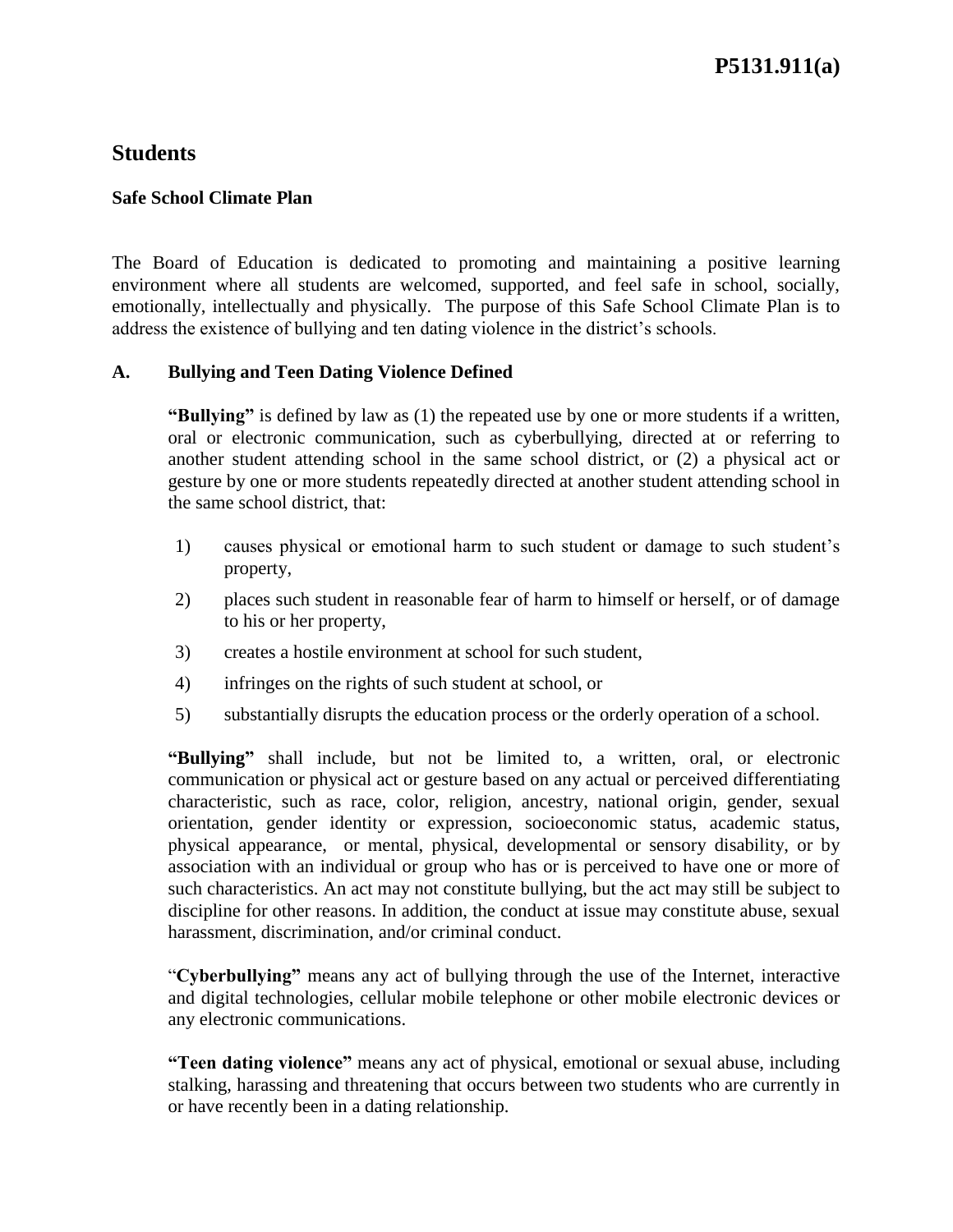#### **Safe School Climate Plan**

#### **B. Bullying Prohibited**

 or school-related activity, function or program whether on or off school grounds, at a school bus stop, on a school bus or other vehicle owned, leased or used by a local or regional board of education, or through the use of an electronic device or an electronic Bullying and teen dating violence is prohibited on school grounds, at a school-sponsored mobile device owned, leased or used by the local or regional board of education.

 Bullying and teen dating violence are also prohibited outside of the school setting if such bullying results in any of the following:

- (1) creates a hostile environment at school for the student against whom such bullying was directed
- (2) infringes in the rights of the student against whom such bullying was directed at school
- (3) substantially disrupts the education process or the orderly operation of a school.

 Any form of discrimination and retaliation against an individual who reports or assists in the investigation of an act of bullying is also strictly prohibited.

 Any student who engages in bullying and teen dating violence as defined in this policy may be subject to discipline up to and including expulsion.

 Any school employee who fails to respond to bullying and teen dating violence as required by this policy and the district's Safe School Climate Plan may be subject to discipline up to and including termination.

## **C. Roles and Responsibilities**

 **"Safe School Climate Coordinator"** is appointed by the Superintendent of Schools and is responsible for:

- 1. Implementing the District's Safe School Climate Plan;
- 2. Collaborating with safe school climate specialists, the Board of Education and the Superintendent of Schools to prevent, identify, and respond to bullying in the schools of the district.
- 3. Provide data and information, in collaboration with the Superintendent of Schools of the district, to the State Department of Education regarding bullying, in accordance with state law;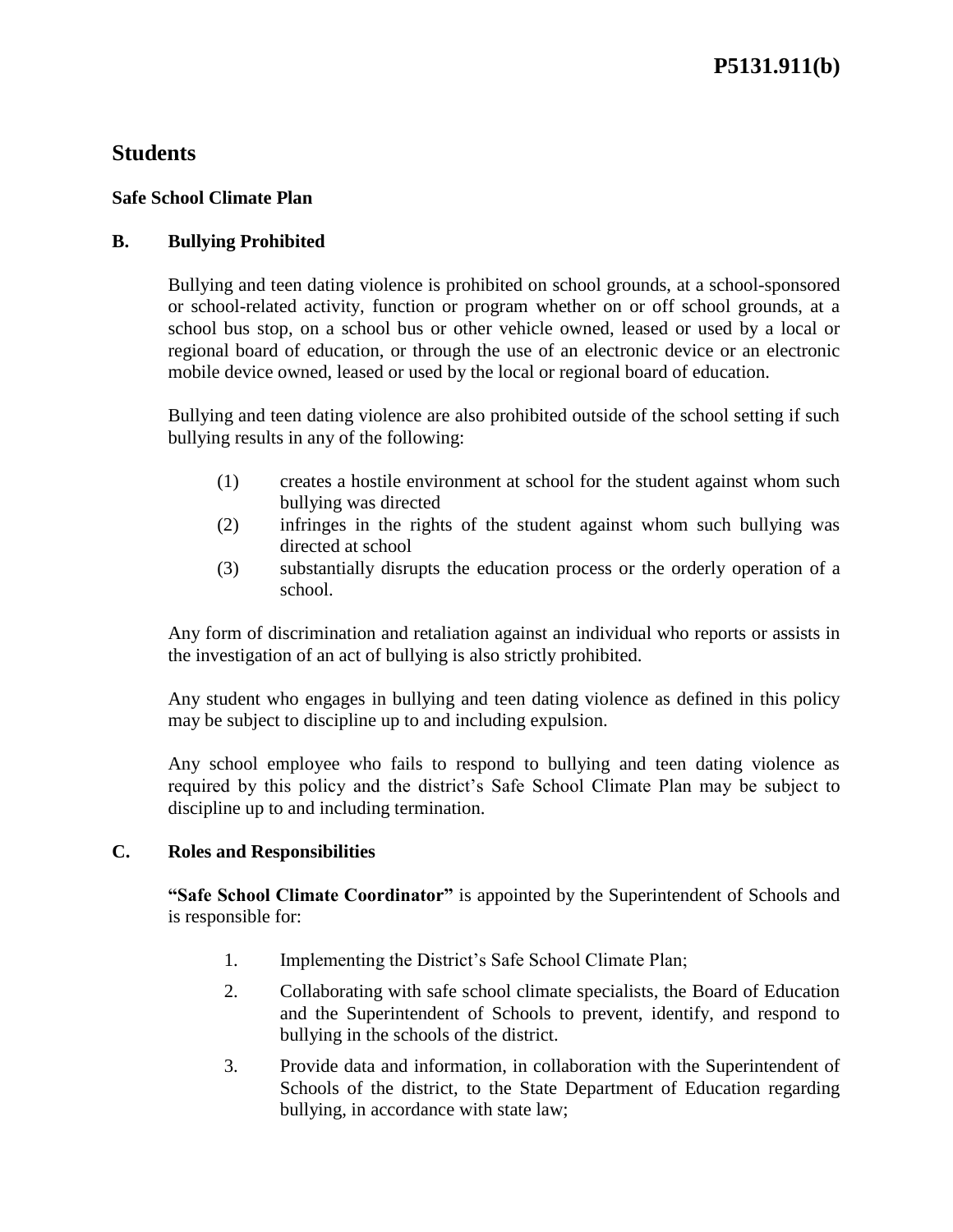#### **Safe School Climate Plan**

#### **C. Roles and Responsibilities** (continued)

 4. Meeting with the safe school climate specialists at least twice during the school year to discuss issues relating to bullying in the school district and to make recommendations concerning amendments to the district's Safe School Climate Plan.

**"Safe School Climate Specialist"** is the principal of each school or designee responsible for:

- 1. Investigating or supervising the investigation of reported acts of bullying in the school in accordance with the district's Safe School Climate Plan;
- 2. Collecting and maintaining records of reports and investigations of bullying in the school; and
- 3. Acting as the primary school official responsible for preventing, identifying and responding to reports of bullying in the school.

 **"School employees"** are responsible for reporting acts of bullying to safe school climate specialist when they either witness the bullying or receive a report from a student or must inform the school climate specialist and/or administrators, who are then charged parent. School staff who witness acts of bullying or receive student reports of bullying with investigating bullying and taking appropriate action. This term includes:

- paraprofessional or coach employed by a local or regional board of 1. A teacher, substitute teacher, school administrator, school superintendent, guidance counselor, psychologist, social worker, nurse, physician, school education or working in a public elementary, middle or high school; or
- students enrolled in a public elementary, middle or high school, pursuant 2. Any other individual who, in the performance of his or her duties, has regular contact with students and who provides services to or on behalf of to a contract with the local or regional board of education.

## **D. Reporting Procedures**

- 1. Any student who believes he or she has been the victim of bullying may report the matter to any school employee. Students may anonymously report acts of bullying to school employees.
- 2. Parents or guardians of students may file written reports of suspected bullying.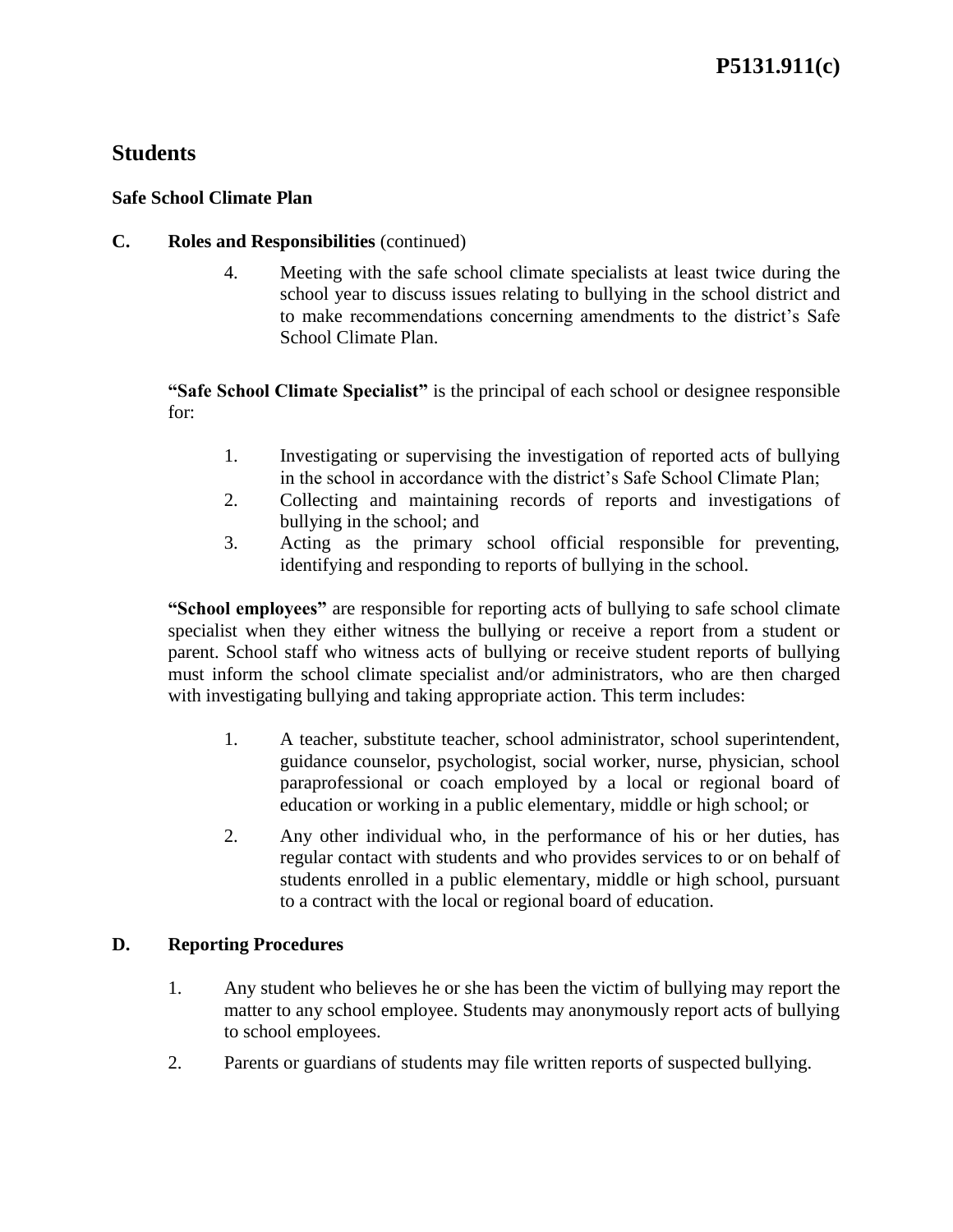## **Safe School Climate Plan**

## **D.** Reporting Procedures (continued)

 3. School employees who witness acts of bullying or receive reports of bullying are required to orally notify the safe school climate specialist (or another school administrator if the safe school climate specialist is unavailable), not later than one school day after such school employee witnesses or receives a report of bullying, and to file a written report not later than two school days after making such an oral report.

# **E. Investigation**

- 1. The safe school climate specialist shall investigate or supervise the investigation of all reports of bullying and ensure that such investigation is completed promptly after receipt of any written reports.
- 2. The safe school climate specialist shall review any anonymous reports, except that no disciplinary action shall be taken solely on the basis of an anonymous report.
- 3. After a prompt investigation, the investigator should ascertain whether the alleged conduct occurred and whether such conduct constitutes bullying as defined by law.

# **F. Response to Verified Acts of Bullying**

- 1. Each school shall provide prompt notice to both the parents or guardians of students who commit any verified acts of bullying and the parents or guardians of This notification shall include a description of the response of school employees to such acts and any consequences that may result from the commission of further students against whom such acts were directed that an investigation has begun and notice not later than forty-eight hours after the completion of the investigation. acts of bullying.
- guardians of the student against whom such act was directed to a meeting to communicate to such parents or guardians the measures being taken by the school to ensure the safety of the student against whom such act was directed and the shall also include the description of the response of school employees to such acts and any consequences that may result from the commission of further acts of 2. Each school is required to hold a separate and distinct meeting with the parents or guardians of a student who commits any verified act of bullying and the parents or policies and procedures in place to prevent further acts of bullying. This invitation bullying. Except in rare circumstances, such meetings with parents and guardians should be held separately.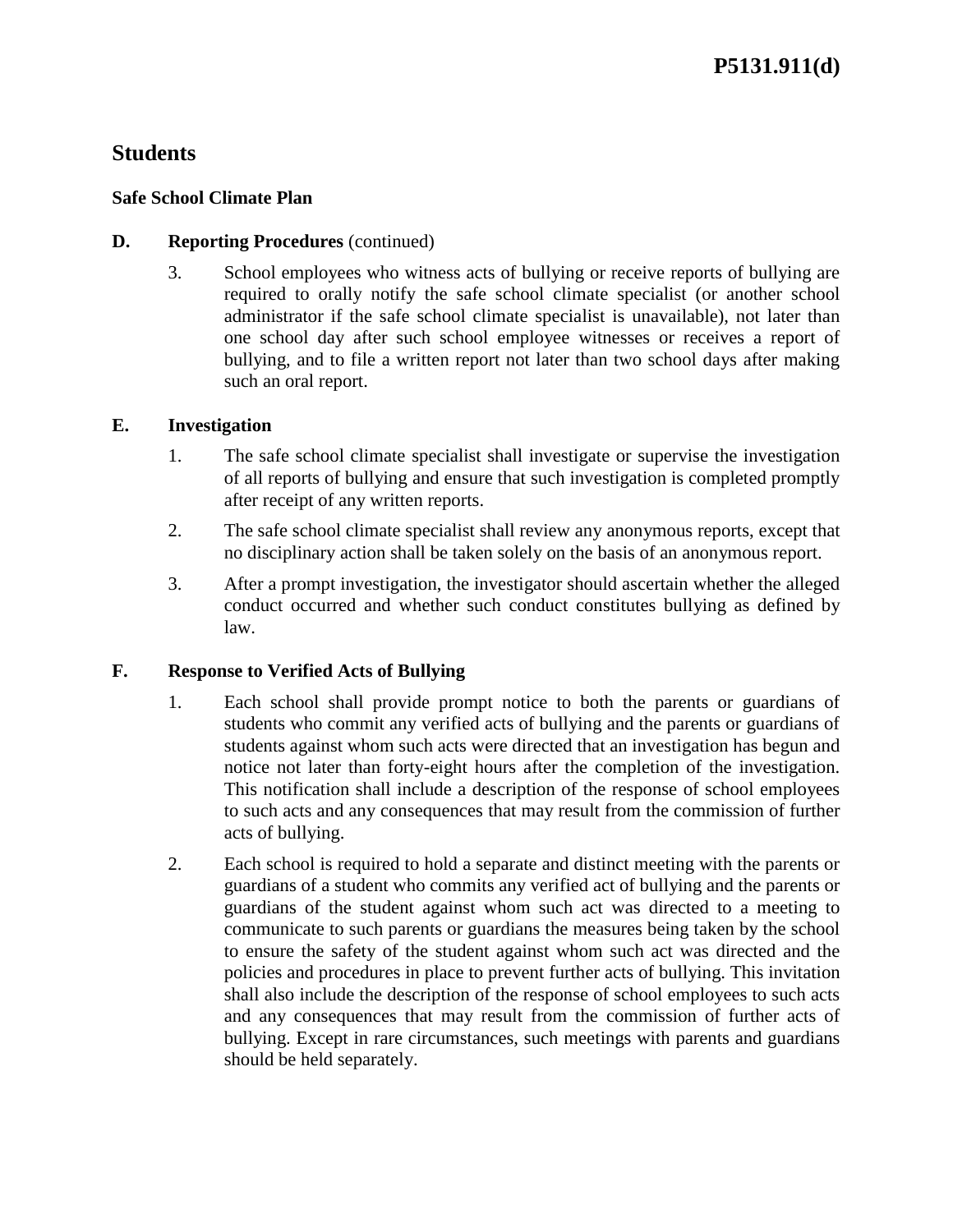## **Safe School Climate Plan**

## **F. Response to Verified Acts of Bullying** (continued)

- 3. A student safety support plan shall be developed for any student against whom an act of bullying was directed. The plan shall address safety measures the school will take to protect such students against further acts of bullying.
- 4. Case-by-case interventions shall be developed to address repeated incidents of bullying against a single individual or recurrently perpetrated bullying incidents by the same individual that may include both counseling and discipline.
- 5. The principal of a school, or designee, shall notify the appropriate local law enforcement agency when such principal, or designee, believes that any acts of bullying constitute criminal conduct.

# **G. Prevention and Intervention Strategy**

 Students shall be provided with a variety of prevention and intervention strategies for bullying and teen dating violence which may include, but are not limited to:

- 1. Implementation of a positive behavioral interventions and supports process or another evidence-based model approach for safe school climate or for the prevention of bullying identified by the State Department of Education;
- 2. School rules prohibiting bullying, harassment and intimidation and establishing appropriate consequences for those who engage in such acts;
- 3. Adequate adult supervision of outdoor areas, hallways, the lunchroom and other specific areas where bullying is likely to occur;
- 4. Inclusion of grade-appropriate bullying and teen dating violence education and prevention using a culturally competent school-based curriculum focused on social-emotional learning, self-awareness and self-regulation in kindergarten through high school;
- will include referrals to a school counselor, psychologist or other appropriate social or mental health service, and periodic follow-up by the safe school climate 5. Individual interventions with the bully, parents and school employees, and interventions with the bullied child, parents and school employees. Interventions specialist with the bullied child;
- 6. School-wide training related to safe school climate;
- 7. Student peer training, education and support;
- 8. Promotion of parent involvement in bullying prevention through individual or team participation in meetings, trainings and individual interventions.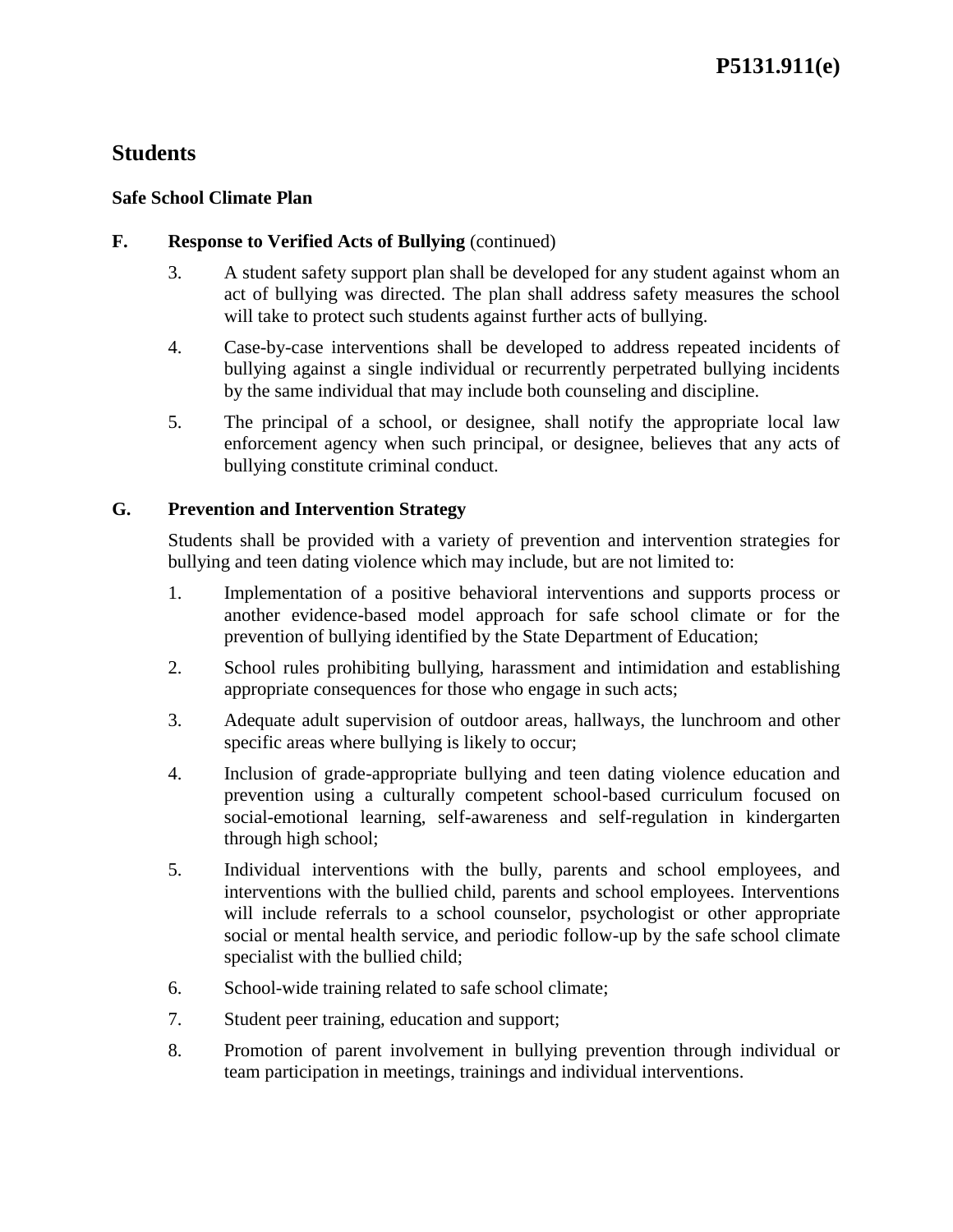#### **Safe School Climate Plan** (continued)

#### **H. Documentation and Record Keeping**

- 1. Safe school specialists shall establish a procedure for each school to:
	- a. Document and maintain records relating to reports and investigations of bullying in such school.
	- b. Maintain a list of the number of verified acts of bullying in such school and make such list available for public inspection. This public list must not contain any personally identifiable information about any student or information that might reasonably lead to the identification of any student.
- 2. The district's safe school climate coordinator shall annually report the number of verified acts of bullying in the district's schools to the Department of Education in such manner as prescribed by the Commissioner of Education.

# **I. Training**

All school employees must annually complete training on the prevention, identification and response to bullying and the prevention of and response to youth suicide as follows:

- 1. Teachers, administrators and pupil personnel who hold the initial educator, training. (Such in-service training may not be required if the district implements any evidence-based model approach that is approved by the State Department of provisional educator or professional educator certificate shall receive in-service Education and is consistent with state law.)
- 2. All other school employees shall receive such training as provided or made available by the State Department of Education.

## **J. Safe School Climate Committee**

 For the school year commencing July 1, 2012, and each school year thereafter, the principal of each school shall establish a committee (or designate at least one existing committee in the school) to be responsible for developing and fostering a safe school climate and addressing issues relating to bullying in the school. Such committee shall school principal. Parents or guardians who serve on such committee shall not participate in the activities described in subparagraphs (I) and (2) below or any other activity that may compromise the confidentiality of a student. The safe school climate committee of include at least one parent or guardian of a student enrolled in the school appointed by the each school shall:

- 1. Receive copies of completed reports following investigations of bullying;
- 2. Identify and address patterns of bullying among students in the school;
- 3. Review and make recommendations to amend school policies relating to bullying;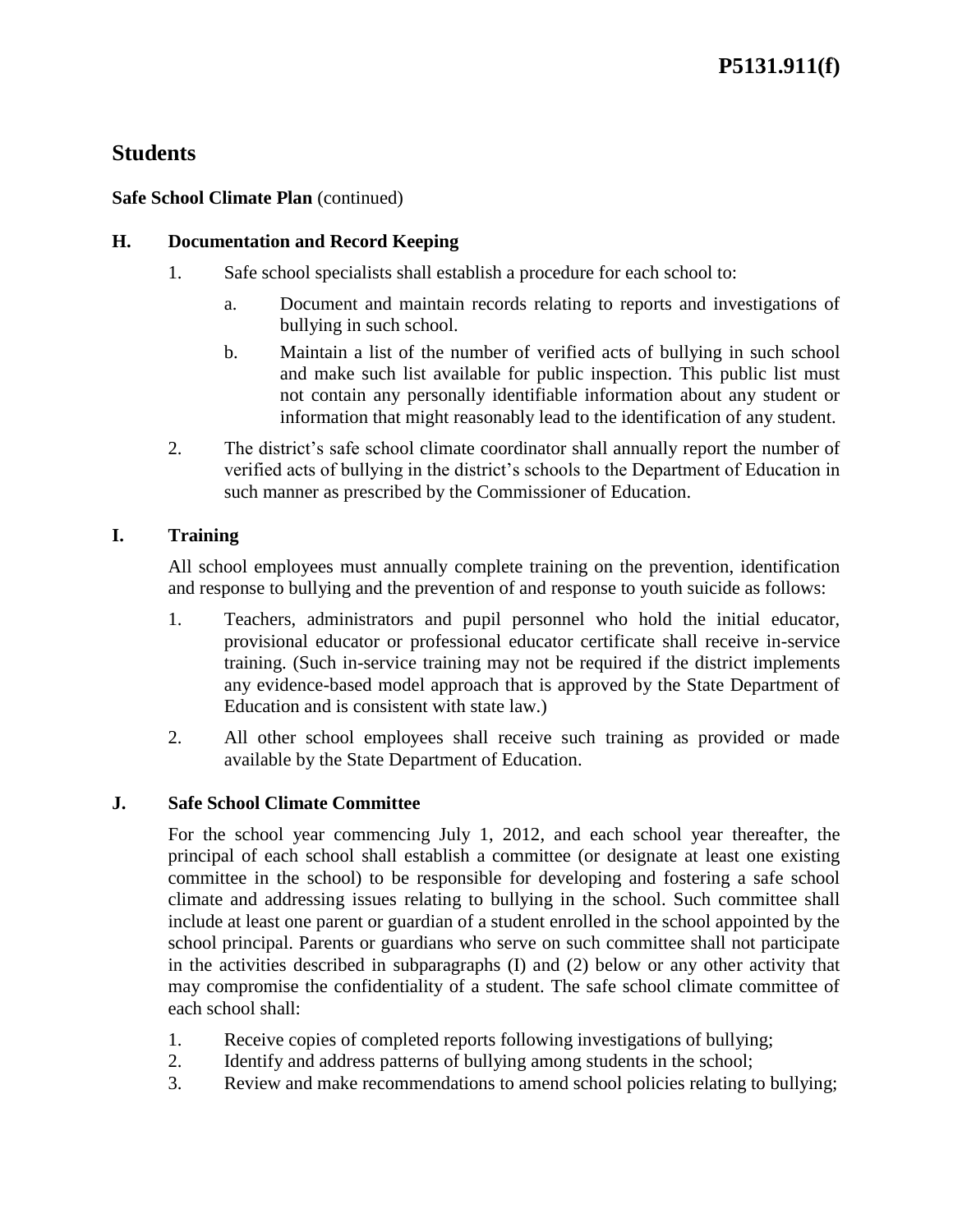#### **Safe School Climate Plan** (continued)

#### **K. Documentation and Record Keeping**

- 1. Review and make recommendations to the district safe school climate coordinator regarding the district's safe school climate plan based on issues and experiences specific to the school;
- 2. Educate students, school employees and parents and guardians of students on issues relating to bullying;
- 3. Collaborate with the district safe school climate coordinator in the collection of data regarding bullying, in accordance with the law;
- 4. Perform any other duties as determined by the school principal that are related to the prevention, identification and response to school bullying.

#### **L. Periodic Assessment of School Climate**

- including surveys, approved and disseminated by the State Department of Education. The assessments for each school in the district shall be submitted to the State Department of Education so that the state can monitor bullying Assessment tools must include student assessment instruments, including surveys about students' perspectives and opinions about the school climate at the school 1. On and after July 1, 2012, and biennially thereafter, each school in the district shall complete an assessment using the school climate assessment instruments, prevention efforts over time and compare each district's progress to state trends. that contain uniform grade-level appropriate questions that collect information and allow students to complete and submit such assessment and survey anonymously.
- 2. Assessment tools may also be used by Safe School Climate Committees to review and make recommendations for revisions to the district's Safe School Climate Plan.

#### **M. Notice Requirements**

- 1. At the beginning of each school year, each school will provide school employees with a written or electronic copy of the school district's Safe School Climate Plan.
- of each school year of the process by which students may make reports of 2. Students and the parents or guardians of students shall be notified at the beginning bullying.
- 3. Language concerning bullying shall be included in student codes of conduct.
- 4. The district's Safe School Climate Plan shall be made available on the websites of the Board of Education and each individual school..

The Superintendent of Schools is authorized to develop regulations to implement the district's Safe School Climate Plan.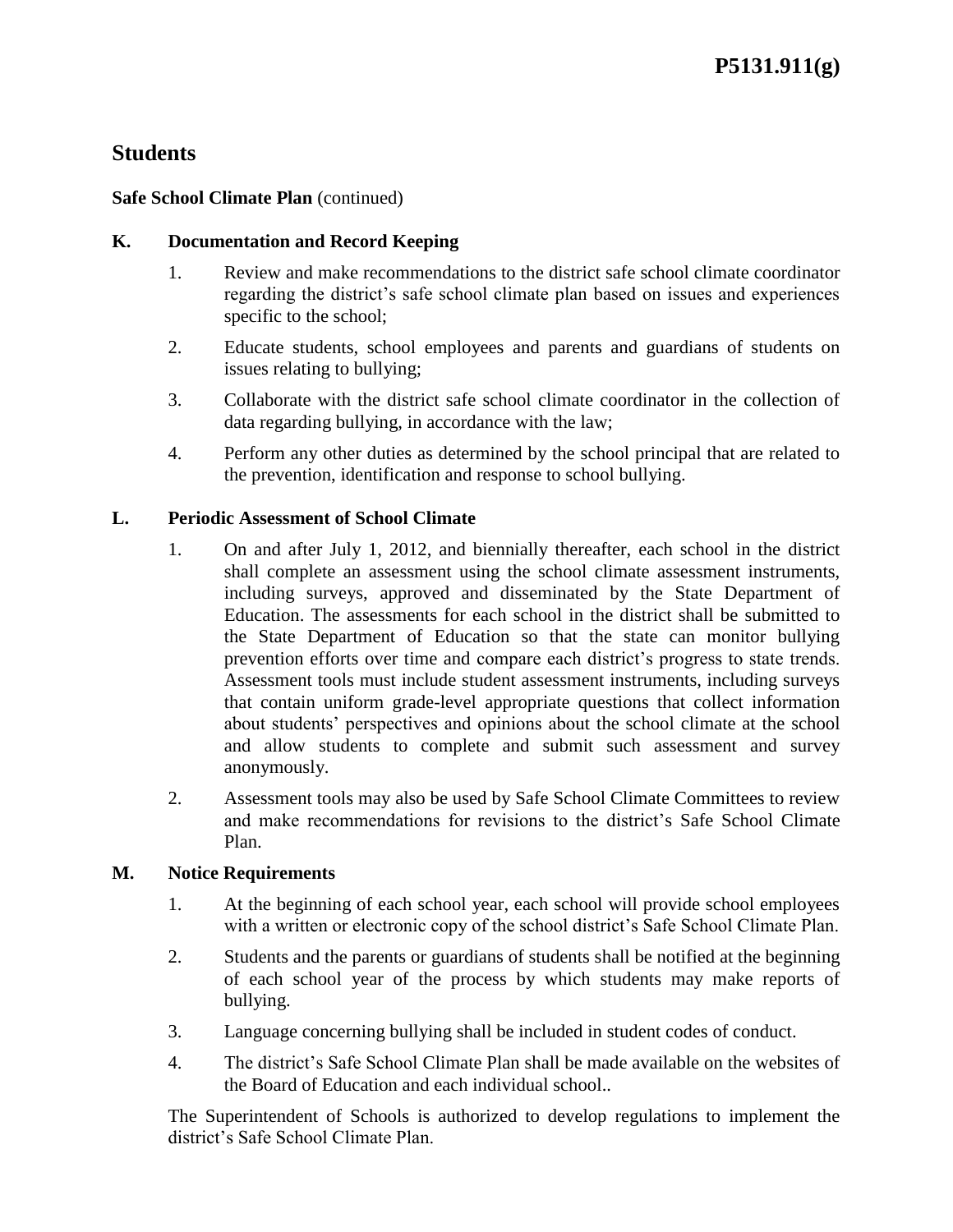## **Safe School Climate Plan** (continued)

| Legal Reference: | <b>Connecticut General Statutes</b>                                         |
|------------------|-----------------------------------------------------------------------------|
|                  | 10-15c Discrimination in public schools prohibited                          |
|                  | 46a-58 Deprivation of rights                                                |
|                  | 10-148a Certificates of qualification                                       |
|                  | 10-1450 Teacher education and mentoring program                             |
|                  | 10-222d Policy on bullying behavior                                         |
|                  | 10-222g Prevention and intervention strategy re: bullying                   |
|                  | 10-222h Analysis of bullying policies                                       |
|                  | P.A. 11-232 An Act Concerning the Strengthening of School Bullying<br>Laws. |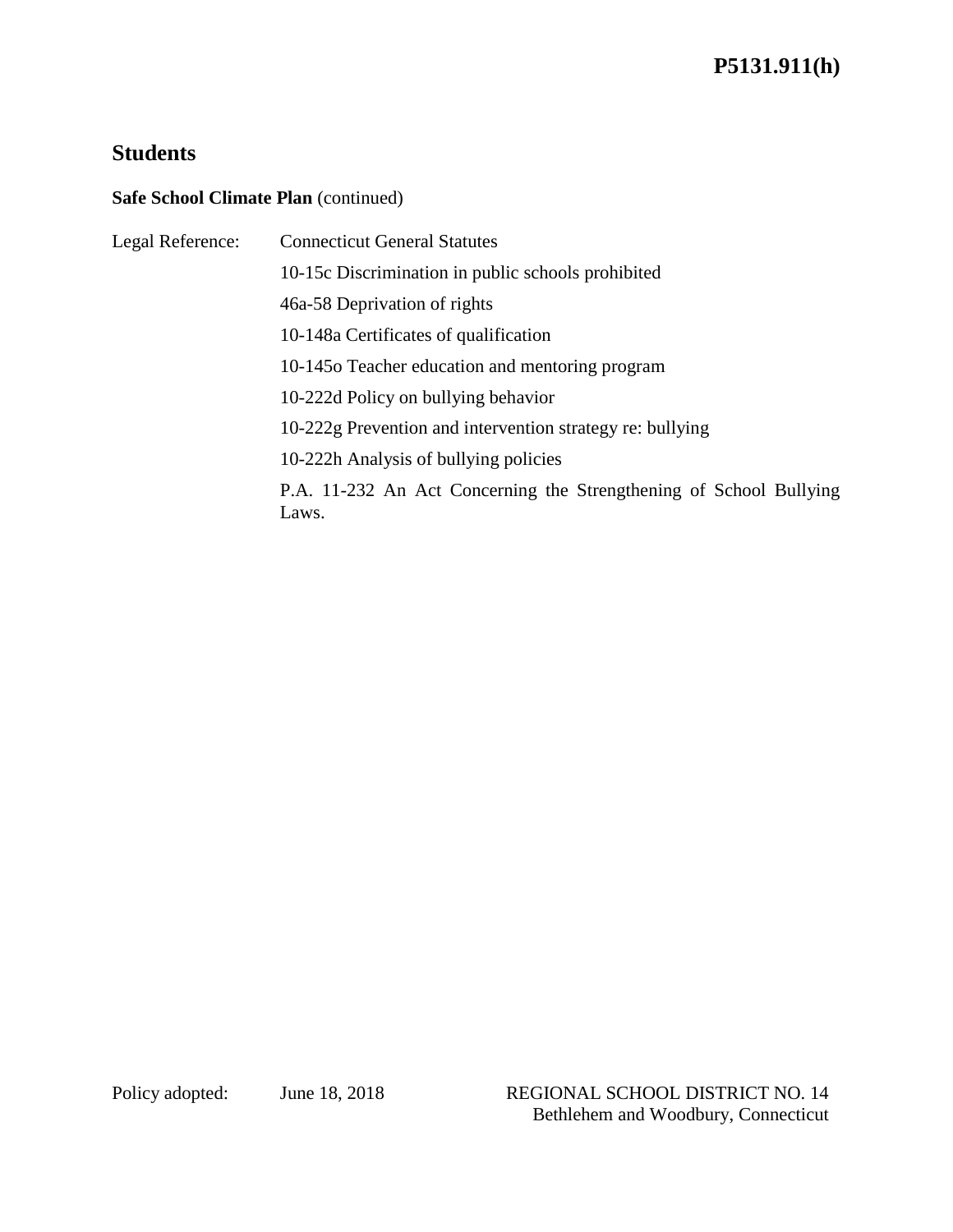# **Steps for Reporting Instances of Bullying at Nonnewaug High School:**

- 1. Student victims of bullying or a friend can report Instances of bullying to any teacher, student teacher, substitute teacher, intern, para-professional or administrator at Nonnewaug High School.
- 2. Staff members will report suspected incidences of bullying to an administrator within 24 hours of the issue being brought to their attention,
- 3. Student victims of bullying or a friend can also report instances of bullying anonymously by leaving a note in the mailbox of the Principal, Assistant Principal, Dean of Students, School Psychologist, or counselor or by e-mailing any one of the above-named individuals, Pamela Sordi is the Safe School Climate Specialist at NHS.

| • Pamela Sordi  | Principal        | psordi@ctreg14.org     |
|-----------------|------------------|------------------------|
| • Declan Curtin | Dean of Students | $d$ curtin@ctreg14.org |

- Lisa Gagain Psychologist lgagain@ctreg14.org • Wendy Yatsenick Counselor [wyatsenick@ctreg14.org](mailto:wyatsenick@ctreg14.org)
- 
- Amy Williams Social Worker awilliams@cteg14.org
- 4. Parents of victims of bullying may report an incident, using the enclosed form, directly to the Principal on behalf of the student.
- 5. Voice mail messages can anonymously be left for any of the above named individuals.

# **Investigation:**

 Upon receipt of a complaint or report of bullying, school officials shall undertake or authorize an investigation. The appropriate school personnel responsible for taking the bullying report and investigating the complaint may include, but shall not be limited to the following: the building administrator, Director of Student Services, and Superintendent,

 If upon investigation it is determined that bullying has occurred, the superintendent or his/her designee will take appropriate action. Such action may include, but is not limited to, warning, detention, suspension, or expulsion.

 guardians of students against whom such acts were directed shall be notified by the The parents or guardians of students who engaged in acts of bullying and the parents or superintendent or his/her designee of the results of the Investigation, and shall invite them to

 attend at least one meeting with the building administrator and appropriate staff. The notification shall include a description of the response of school staff to such acts and any consequences that may result from the commission of further acts of bullying.

- 1. Parents are immediately notified by telephone that their child has been the victim of bullying, teasing and/or exclusion. Written notification will be provided to the parent following telephone notification. Parents will be encouraged to report any additional acts of bullying. teasing, or exclusion against their child.
- 2. Victims are offered opportunities to talk with the principal, psychologist and/or counselor.
- 3. Victims will be offered an opportunity to participate in one-on-one self-esteem building activities pending availability.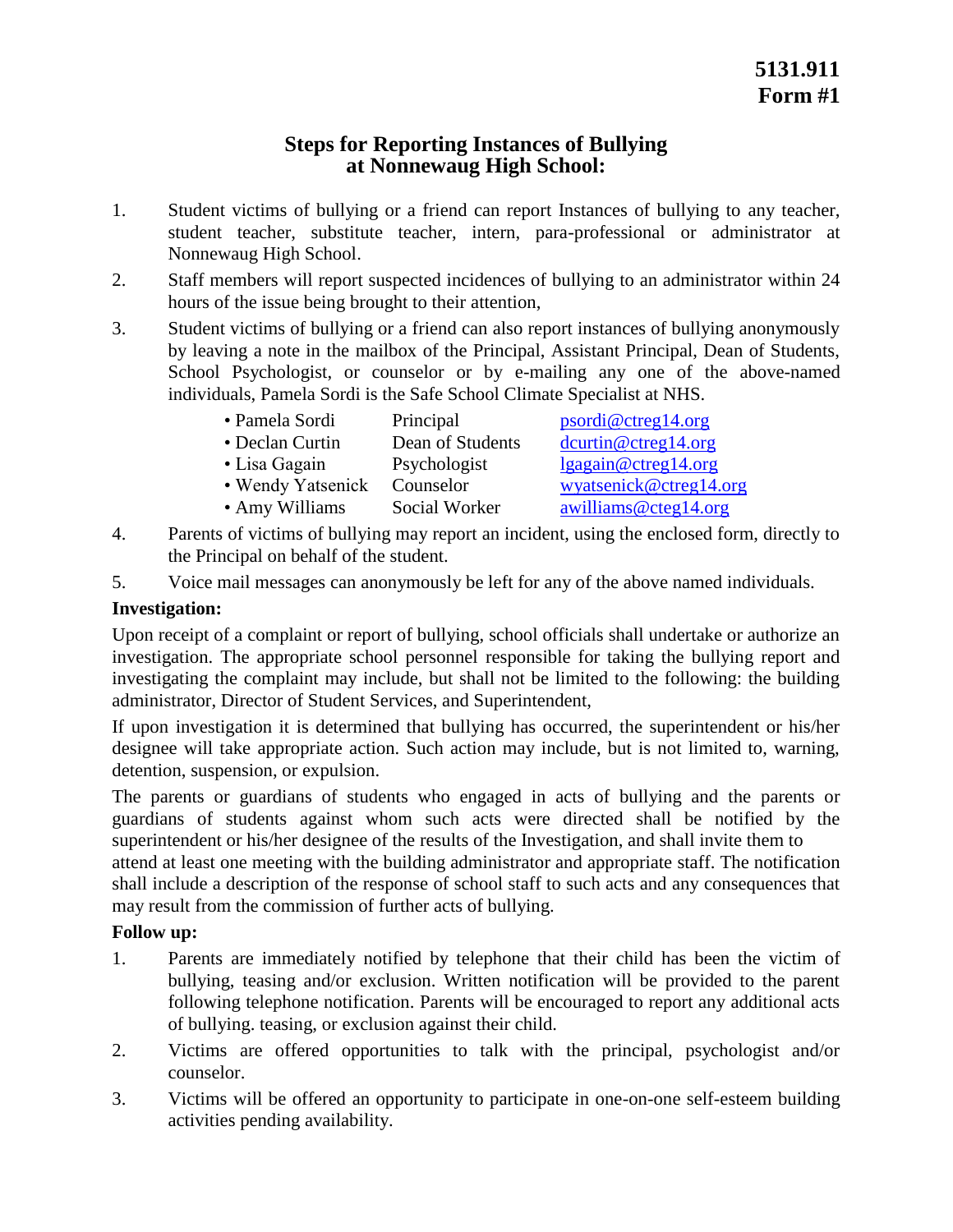# **Steps for Reporting Instances of Bullying at Woodbury Middle School:**

- 1. Student victims of bullying or a friend can report Instances of bullying to any teacher, student teacher, substitute teacher, intern, para-professional or administrator at Woodbury Middle School.
- 2. Staff members will report suspected incidences of bullying to an administrator within 24 hours of the issue being brought to their attention,
- 3. Student victims of bullying or a friend can also report instances of bullying anonymously by leaving a note in the mailbox of the Principal, School Psychologist, or counselor or by e-mailing their Principal, counselor, social worker or school psychologist.
	- William Nemec Principal wnemec@ctreg14.org
	- Susan Greene Asst. Principal sgreene@ctreg14.org
	- Debra O'Leary
	-
	-
	-
- 4. Parents of victims of bullying may report an incident, using the enclosed form, directly to the Principal on behalf of the student.
- 5. Voice mail messages can anonymously be left for any of the above named Individuals.

# **Investigation:**

 Upon receipt of a complaint or report of bullying, school officials shall undertake or authorize an Investigating the complaint may include, but shalt not be limited to the following: the building investigation. The appropriate school personnel responsible for taking the bullying report and administrator, Director of Student Services, and Superintendent.

 If upon investigation it is determined that bullying has occurred, the superintendent or his/her designee will take appropriate action. Such action may include, but is not limited to, warning, detention, suspension, or expulsion.

 guardians of students against whom such acts were directed shall be notified by the superintendent or his/her designee of the results of the Investigation, and shall invite them to attend at least one meeting with the building administrator arid appropriate staff, The notification shall include a description of the response of school staff to such acts and any consequences that The parents or guardians of students who engaged in acts of bullying and the parents or may result from the commission of further acts of bullying.

- 1. Parents are immediately notified by telephone that their child has been the victim of bullying, teasing and/or exclusion. Written notification will be provided to the parent following telephone notification. Parents will be encouraged to report any additional acts of bullying, teasing, or exclusion against their child.
- 2. Victims are offered opportunities to talk with the principal, psychologist and/or counselor.
- 3. Victims will be offered an opportunity to participate in one-on-one self-esteem building activities pending availability.
- Psychologist doleary@ctreg14.org • Doriene Wester Social Worker dwester@ctreg14.org
	-
- Carol Tomkalski Counselor ctomkalski@ctreg14.org • Jennifer McGrath Counselor imcgrath@ctreg14.org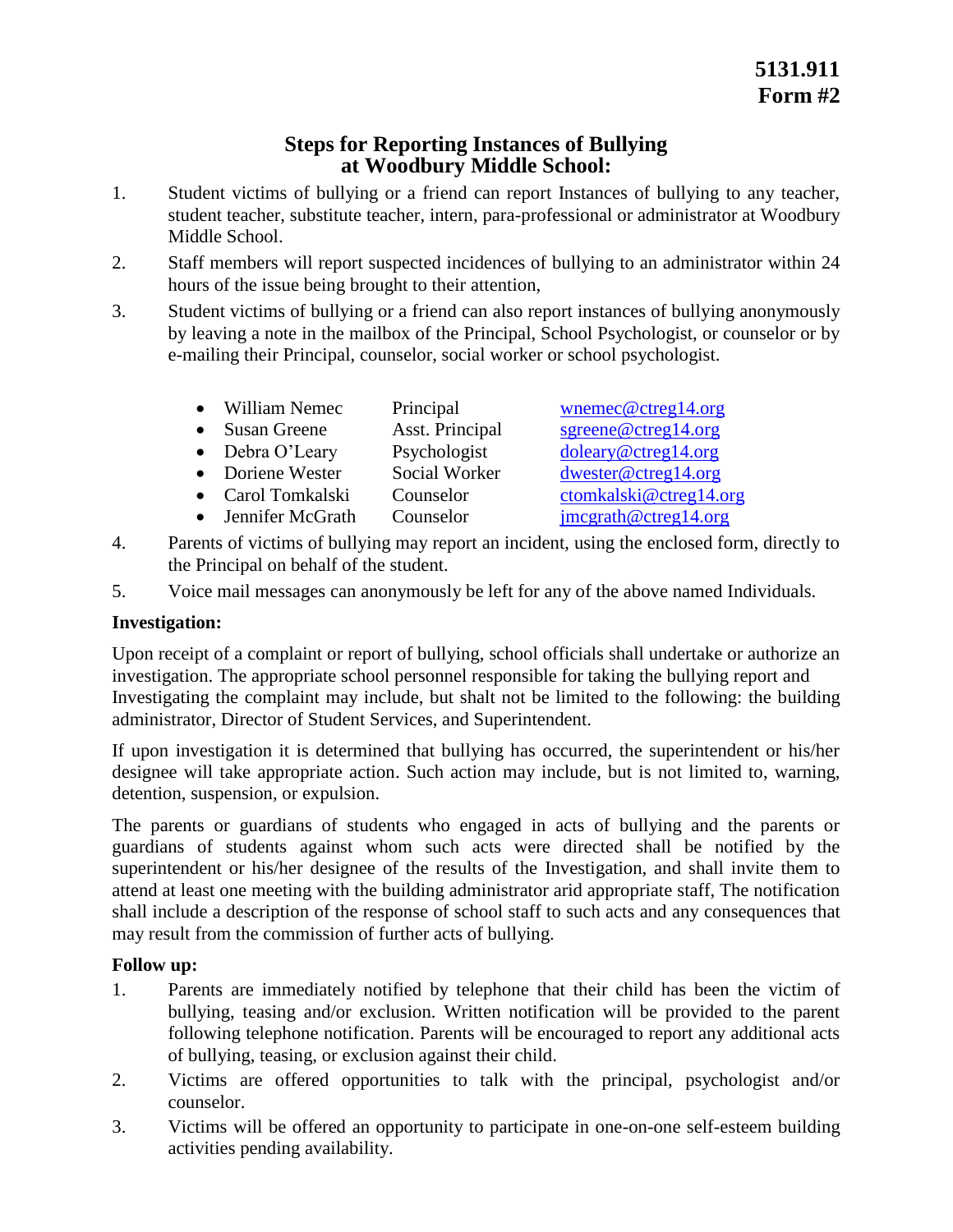# **Steps for Reporting Instances of Bullying at Bethlehem Elementary School:**

- 1. Student victims of bullying or a friend can report instances of bullying to any teacher, student teacher, substitute teacher, intern, para-professional or administrator at Bethlehem Elementary School.
- 2. Staff members will report suspected incidences of bullying to an administrator within 24 hours of the issue being brought to their attention,
- 3. Student victims of bullying or a friend can also report instances of bullying anonymously by leaving a note in the mailbox of the Principal, School Psychologist, or counselor or by e-mailing their Principal, counselor, social worker or school psychologist.
	- Alyce Misuraca Principal amisuraca@ctreg14.org
	- Erica Fradette Psychologist efradette@ctreg14.org
	- Lisa Sizer School Counselor lsizer@ctreg14.org
- 4. Parents of victims of bullying may report an incident, using the enclosed form, directly to the Principal on behalf of the student.
- 5. Voice mail messages can anonymously be left for the principal or counselor reporting bullying, teasing or exclusion.

# **Investigation:**

 Upon receipt of a complaint or report of bullying, school officials shall undertake or authorize an Investigating the complaint may include, but shalt not be limited to the following: the building investigation. The appropriate school personnel responsible for taking the bullying report and administrator, Director of Student Services, and Superintendent.

 If upon investigation it is determined that bullying has occurred, the superintendent or his/her designee will take appropriate action. Such action may include, but Is not limited to, warning, detention, suspension, or expulsion.

 guardians of students against whom such acts were directed shall be notified by the superintendent or his/her designee of the results of the Investigation, and shall invite them to attend at least one meeting with the building administrator arid appropriate staff, The notification shall include a description of the response of school staff to such acts and any consequences that The parents or guardians of students who engaged in acts of bullying and the parents or may result from the commission of further acts of bullying.

- 1. Parents are immediately notified by telephone that their child has been the victim of bullying. teasing and/or exclusion. Written notification will be provided to the parent following telephone notification. Parents will be encouraged to report any additional acts of bullying, teasing, or exclusion against their child.
- 2. Victims are offered opportunities to talk with the principal, psychologist and/or counselor.
- 3. Victims will be offered an opportunity to participate in one-on-one self-esteem building activities pending availability.

- 
-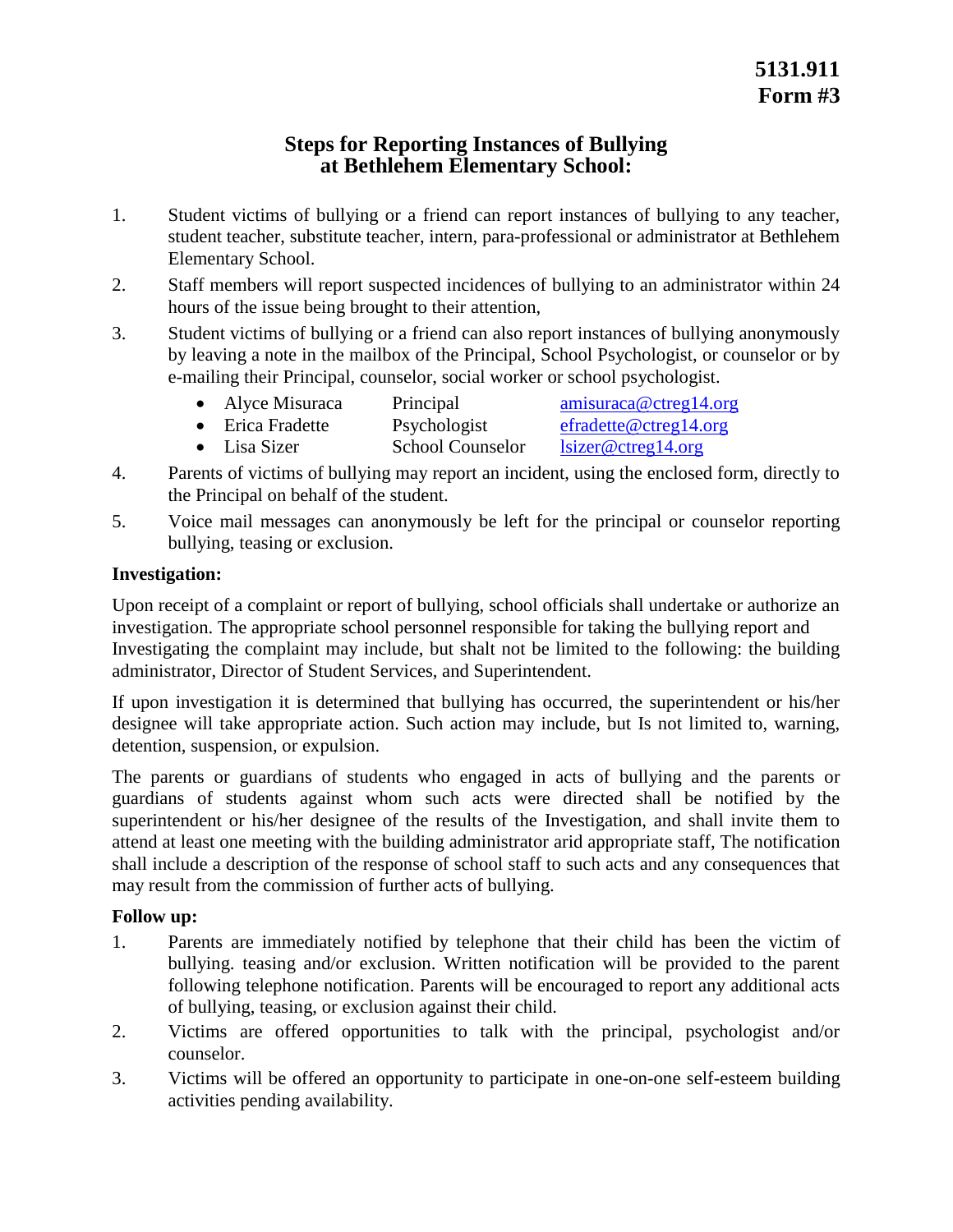# **Steps for Reporting Instances of Bullying at Mitchell Elementary School:**

- 1. Student victims of bullying or a friend can report Instances of bullying to any teacher, student teacher, substitute teacher, intern, para-professional or administrator at Mitchell Elementary School.
- 2. Staff members will report suspected incidences of bullying to an administrator within 24 hours of the issue being brought to their attention,
- 3. Student victims of bullying or a friend can also report instances of bullying anonymously by leaving a note in the mailbox of the Principal, School Psychologist, or counselor or by e-mailing their Principal, counselor, social worker or school psychologist.
	- Andrew Komar Principal akomar@ctreg14.org
	- Lorraine Zak Psychologist lzak@ctreg14.org
	- Danielle McGee Social Worker dmcgee@ctreg14.org
- 4. Parents of victims of bullying may report an incident, using the enclosed form, directly to the Principal on behalf of the student.
- 5. Voice mail messages can anonymously be left for any of the above named individuals.

# **Investigation:**

 Upon receipt of a complaint or report of bullying, school officials shall undertake or authorize an Investigating the complaint may include, but shalt not be limited to the following: the building investigation. The appropriate school personnel responsible for taking the bullying report and administrator, Director of Student Services, and Superintendent.

 If upon investigation it is determined that bullying has occurred, the superintendent or his/her designee will take appropriate action. Such action may include, but is not limited to, warning, detention, suspension, or expulsion.

 guardians of students against whom such acts were directed shall be notified by the superintendent or his/her designee of the results of the Investigation, and shall invite them to attend at least one meeting with the building administrator arid appropriate staff, The notification shall include a description of the response of school staff to such acts and any consequences that The parents or guardians of students who engaged in acts of bullying and the parents or may result from the commission of further acts of bullying.

- 1. Parents are immediately notified by telephone that their child has been the victim of bullying, teasing and/or exclusion. Written notification will be provided to the parent following telephone notification. Parents will be encouraged to report any additional acts of bullying, teasing, or exclusion against their child.
- 2. Victims are offered opportunities to talk with the principal, psychologist and/or counselor.
- 3. Victims will be offered an opportunity to participate in one-on-one self-esteem building activities pending availability.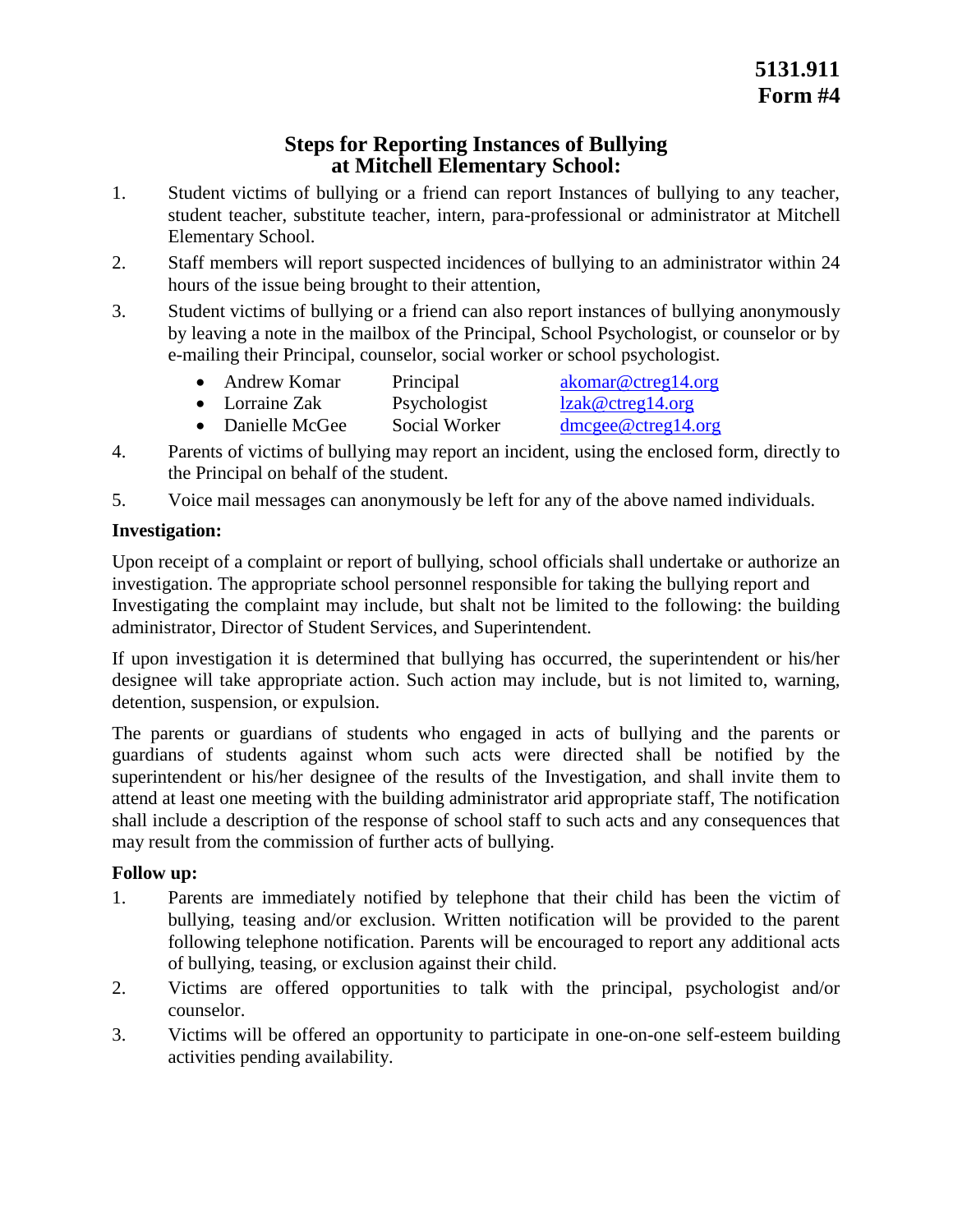# **Regional School District 14 Incident Report Form**

## **Potential Bullying, Cyberbullying, Sexual Harassment, Discriminatory Harassment or other concerns**

 This form should be used for reporting any acts of physical violence/attack; taunting, teasing, name calling, put downs, racially or ethnically biased verbal remarks or threats and gender-based put downs; retaliation; threats; intimidation or hitting another; extortion or stealing money or possessions; exclusion or social isolation from the peer group. Reports may be filed with your child's principal, school psychologist or school counselor/social worker.

| Victim(s) of the incident: $\frac{1}{\sqrt{1-\frac{1}{2}}\sqrt{1-\frac{1}{2}}\sqrt{1-\frac{1}{2}}\sqrt{1-\frac{1}{2}}\sqrt{1-\frac{1}{2}}\sqrt{1-\frac{1}{2}}\sqrt{1-\frac{1}{2}}\sqrt{1-\frac{1}{2}}\sqrt{1-\frac{1}{2}}\sqrt{1-\frac{1}{2}}\sqrt{1-\frac{1}{2}}\sqrt{1-\frac{1}{2}}\sqrt{1-\frac{1}{2}}\sqrt{1-\frac{1}{2}}\sqrt{1-\frac{1}{2}}\sqrt{1-\frac{1}{2}}\sqrt{1-\frac{1}{2}}\$ |              |
|---------------------------------------------------------------------------------------------------------------------------------------------------------------------------------------------------------------------------------------------------------------------------------------------------------------------------------------------------------------------------------------------|--------------|
|                                                                                                                                                                                                                                                                                                                                                                                             |              |
|                                                                                                                                                                                                                                                                                                                                                                                             |              |
| ,我们也不会有什么。""我们的人,我们也不会有什么?""我们的人,我们也不会有什么?""我们的人,我们也不会有什么?""我们的人,我们也不会有什么?""我们的人                                                                                                                                                                                                                                                                                                            |              |
| ,我们也不会有什么。""我们的人,我们也不会有什么?""我们的人,我们也不会有什么?""我们的人,我们也不会有什么?""我们的人,我们也不会有什么?""我们的人                                                                                                                                                                                                                                                                                                            |              |
| ,我们也不会有什么。""我们的人,我们也不会有什么?""我们的人,我们也不会有什么?""我们的人,我们也不会有什么?""我们的人,我们也不会有什么?""我们的人                                                                                                                                                                                                                                                                                                            |              |
|                                                                                                                                                                                                                                                                                                                                                                                             |              |
|                                                                                                                                                                                                                                                                                                                                                                                             |              |
| (reports may be made anonymously)                                                                                                                                                                                                                                                                                                                                                           |              |
| Date report filed with Building Administrator: _________________________________                                                                                                                                                                                                                                                                                                            |              |
| Building Administrator Signature (of receipt) __________________________________                                                                                                                                                                                                                                                                                                            | Date: $\_\_$ |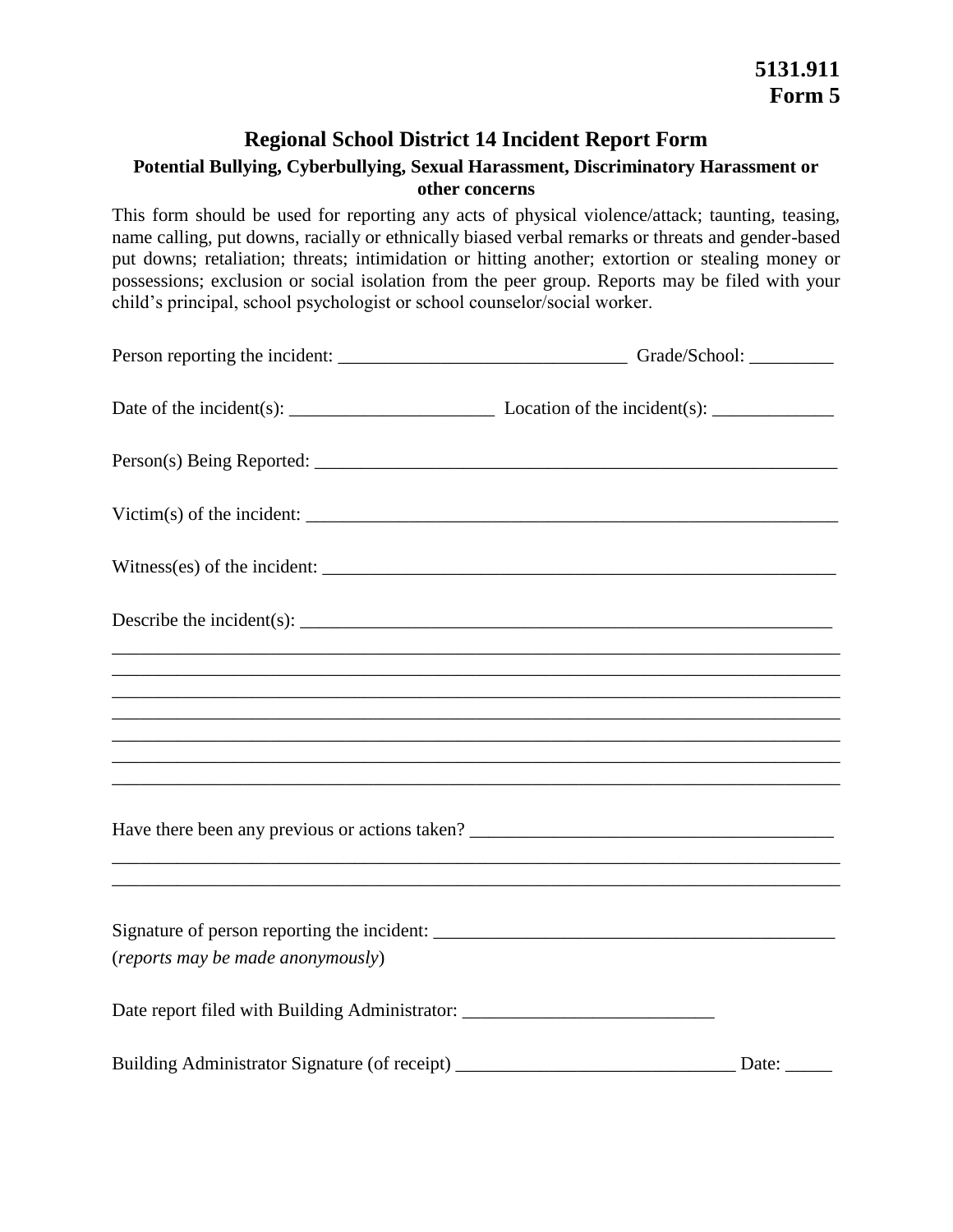#### **SAMPLE PARENT LETTER**

(Date)

Mr. and Mrs. X 751Y Road Little Town, CT

Dear Mr. and Mrs. X:

 Thank you for your letter of January 6 regarding (insert name of student) situation at (Insert name of school).

 habits, academic and life skills needed to achieve in success. We are concerned that (insert name of student) is not enjoying his/her school experience that we strive for, and are committed to Our mission at (insert name of school) is to provide personalized learning experiences and support students from diverse backgrounds In developing the goals, values, self-discipline, work taking actions to change this situation.

 have attached copies of your son/daughter's statements regarding these events, as well as the You have requested information regarding the Incidents that occurred In (insert period of time). I corresponding reports. The names of other students have been redacted for confidentiality purposes,

 We have taken additional steps to ensure (insert name of student) well-being, as well as enhance the culture and climate at our school. EXAMPLES: Dr. Jo Anne Freiberg Is scheduled to provide NAMES team welcomes (Insert name of student) as its latest member, just in time for our first NAMES lunch on Monday, January 10. This is one of many anti-bullying events that we are professional development regarding bullying prevention to the staff on February 11. Our hosting this year.

 Through our Safe School Climate Committee, we have additionally developed a Student Safety Support plan for (insert name of student) that you will find enclosed.

 I ask that your son/daughter see me immediately, should he/she feel uncomfortable or intimidated, so that we may document the situation and take appropriate action. My cell phone number is (insert phone number) and my email is [xxx.xxxx.org.](https://xxx.xxxx.org) You and your son/daughter are welcome to contact me through these methods as well.

 We value (insert name of student) as a member of our school community and are committed to ensuring a positive second semester for this special young man/lady.

Sincerely,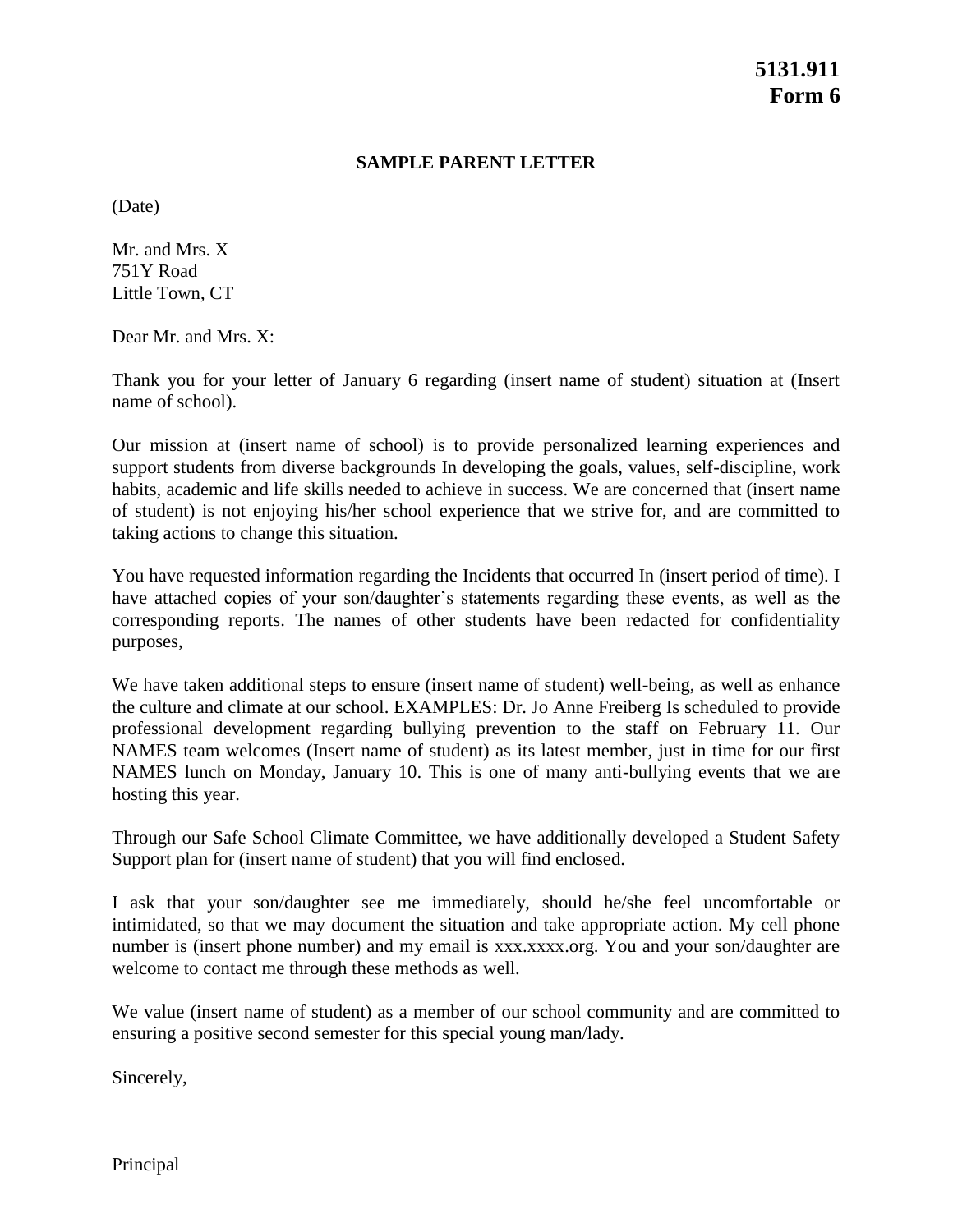# Regional School District 14 -- iCARE

| Grade: $\qquad \qquad$                           |                                                                                   |
|--------------------------------------------------|-----------------------------------------------------------------------------------|
|                                                  |                                                                                   |
|                                                  |                                                                                   |
|                                                  |                                                                                   |
|                                                  | Who is being mean?                                                                |
|                                                  | ,我们也不能在这里的时候,我们也不能在这里的时候,我们也不能会在这里,我们也不能会不能会不能会不能会不能会不能会不能会。""我们的是我们的,我们也不能会不能会不  |
|                                                  | ,我们也不能在这里的时候,我们也不能在这里的时候,我们也不能会在这里的时候,我们也不能会在这里的时候,我们也不能会在这里的时候,我们也不能会在这里的时候,我们也不 |
|                                                  | ,我们也不能在这里的时候,我们也不能在这里的时候,我们也不能会在这里,我们也不能会不能会不能会不能会不能会不能会不能会。""我们的是我们的,我们也不能会不能会不  |
|                                                  | ,我们也不能在这里的时候,我们也不能在这里的时候,我们也不能会在这里的时候,我们也不能会在这里的时候,我们也不能会在这里的时候,我们也不能会在这里的时候,我们也不 |
| You may write your name below or leave it blank. |                                                                                   |

Thank you for caring about each other!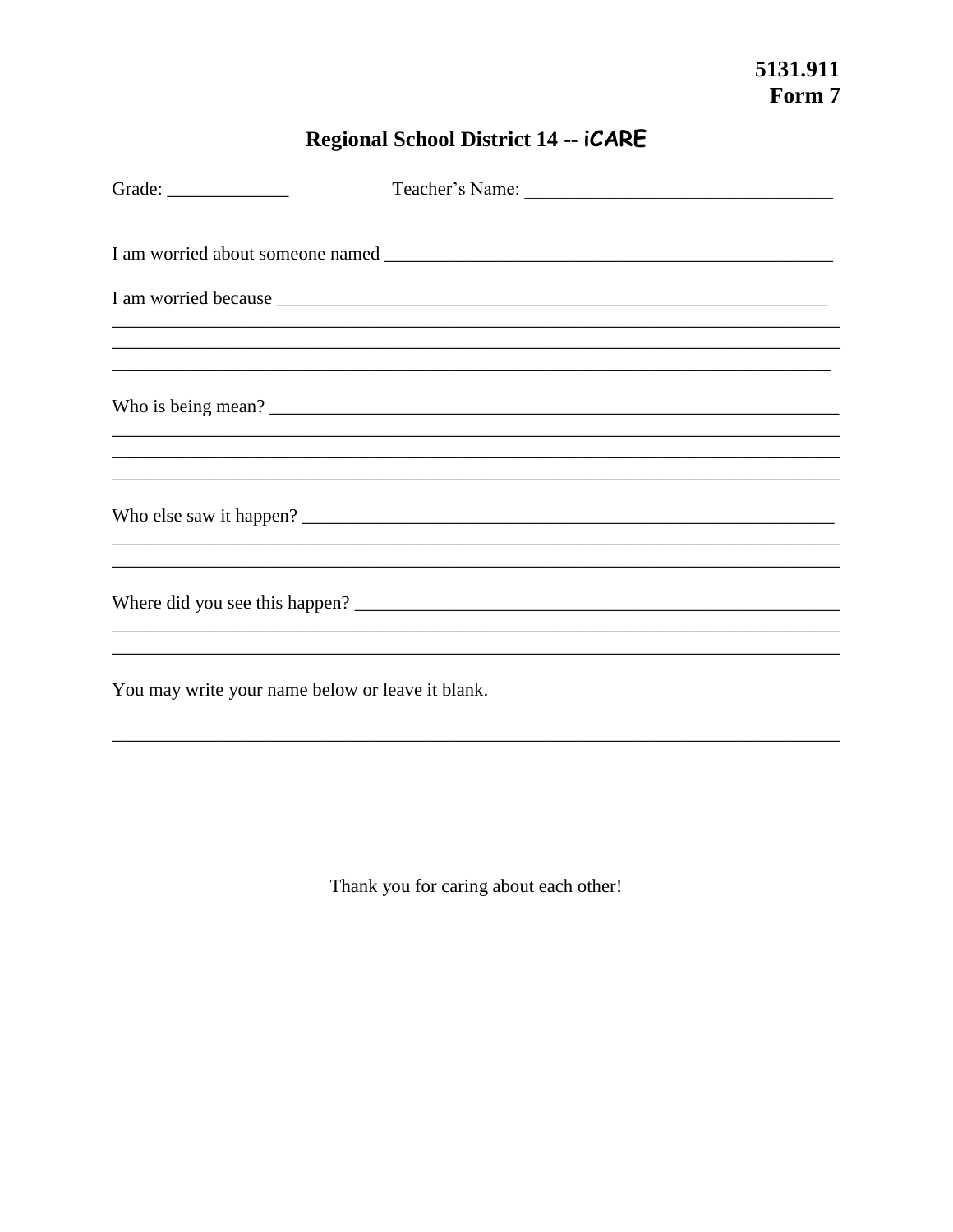# **BULLYING, CYBERBULLYING, HARASSMENT AND RETALIATION INCIDENT INVESTIGATION FORM REGIONAL SCHOOL DISTRICT 14**

**I. NOTICE TO PARENTS** (or in the case of an adult complaint) both parties of Complaint:

| Person notifying parents: | Method: |  |
|---------------------------|---------|--|
| Date:                     |         |  |

 Mail or Email report to Donna Marcinek, School Climate Coordinator at RSD 14 Central Office, [dmarcinek@ctreg14.org](mailto:dmarcinek@ctreg14.org) of incident to be investigated. Date: \_\_\_\_\_\_\_\_\_\_\_\_\_\_\_\_\_\_\_\_\_\_\_\_\_\_\_

#### **II. INVESTIGATION**

Investigator(s):  $\overline{\phantom{a}}$ Position(s): School Climate Specialist

# **RESULTS OF INVESTIGATION BY PRINCIPAL OR DESIGNEE**

Principal/designee has 10 school days to investigate the report of bullying.

1. Interviews:

| $\Box$ Interviewed aggressor(s) |                                                                                                                                                                                                                                                                                                                                                                                                               | Date:                 |
|---------------------------------|---------------------------------------------------------------------------------------------------------------------------------------------------------------------------------------------------------------------------------------------------------------------------------------------------------------------------------------------------------------------------------------------------------------|-----------------------|
|                                 | Name: Name and the set of the set of the set of the set of the set of the set of the set of the set of the set of the set of the set of the set of the set of the set of the set of the set of the set of the set of the set o                                                                                                                                                                                | Date: $\qquad \qquad$ |
| $\Box$ Interviewed target(s)    | Name: $\frac{1}{\sqrt{1-\frac{1}{2}}\sqrt{1-\frac{1}{2}}\sqrt{1-\frac{1}{2}}\sqrt{1-\frac{1}{2}}\sqrt{1-\frac{1}{2}}\sqrt{1-\frac{1}{2}}\sqrt{1-\frac{1}{2}}\sqrt{1-\frac{1}{2}}\sqrt{1-\frac{1}{2}}\sqrt{1-\frac{1}{2}}\sqrt{1-\frac{1}{2}}\sqrt{1-\frac{1}{2}}\sqrt{1-\frac{1}{2}}\sqrt{1-\frac{1}{2}}\sqrt{1-\frac{1}{2}}\sqrt{1-\frac{1}{2}}\sqrt{1-\frac{1}{2}}\sqrt{1-\frac{1}{2}}\sqrt{1-\frac{1}{2}}$ | Date: $\qquad \qquad$ |
|                                 | Name:                                                                                                                                                                                                                                                                                                                                                                                                         | Date:                 |
| Interviewed witnesses           | Name: Name and the same of the same of the same of the same of the same of the same of the same of the same of the same of the same of the same of the same of the same of the same of the same of the same of the same of the                                                                                                                                                                                | Date:                 |
|                                 | Name:                                                                                                                                                                                                                                                                                                                                                                                                         | Date:                 |

- 2. Evidence collected and secured:
- 3. Any prior documented Incidents by the aggressor(s)?  $\Box$  Yes  $\Box$  No If yes, have incidents involved target or target group previously?  $\Box$  Yes  $\Box$  No
- 4. Any previous Incidents with findings of bullying, cyberbullying, discriminatory harassment, sexual harassment and/or retaliation?  $\Box$  Yes  $\Box$  No

If yes, specify:

Summary of Investigation:

(Please use additional paper and attach to this document as needed)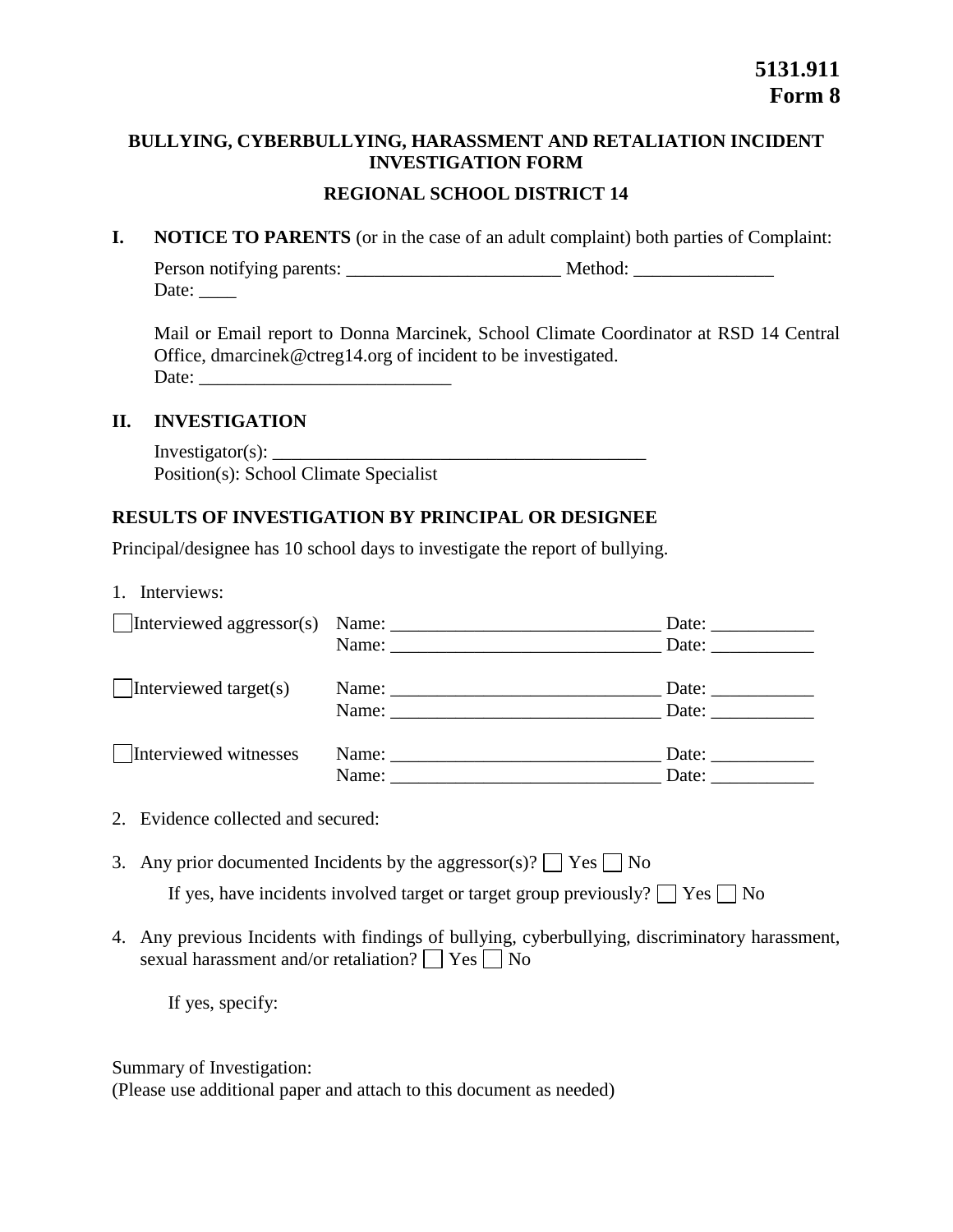## **BULLYING, CYBERBULLYING, HARASSMENT AND RETALIATION INCIDENT INVESTIGATION FORM**

#### **REGIONAL SCHOOL DISTRICT 14**

#### **III. CONCLUSIONS FROM THE INVESTIGATION**

1. Finding of policy violation.  $\Box$ YES Date:  $\Box$  NO

 If yes, please check one or more of the following below (see definitions Included):

Bullying

 $\Box$  Bunying<br> $\Box$  Cyberbullying

□ Cyberbunying<br>□ Discriminatory Harassment (Identify "targeted group"): \_\_\_\_\_\_\_\_\_\_\_\_\_\_\_\_\_\_\_\_\_\_\_

□ Discriminat  $\Box$   $\mathbf{v}$ 

□ Sexual Harassment

2. Contacts:

 Using FERPA restrictions, findings are mailed to the parent(s)/guardian(s) of the alleged aggressor and alleged target (if those involved are minors) within 15 school days of the completion of the investigation. Verbal report must be Report of the findings has been given to the administrator and the Investigator. followed by written notice. Date:  $\qquad \qquad \qquad$ 

Target's parent/guardian (if a minor) Date:

 $\Box$  I arget s parent/guardian (If a minor) Date:  $\Box$ ∟дд<br>⊟т □ Law Enforcement Date: \_\_\_\_\_\_\_\_\_\_\_\_\_\_\_\_\_\_\_\_\_

3. Action(s) Taken:

□ USS OF TIVIESS □ Detention □ I Ositive Behavioral Intervention<br>□ Education □ Out of School Suspension □ In-School Suspension<br>□ Community Service □ Other:  $\square^{\text{cu}}_{\text{c}}$ Community Service  $\Box$  Other: Loss of Privileges Detention Positive Behavioral Interventions

\_\_\_\_\_\_\_\_\_\_\_\_\_\_\_\_\_\_\_\_\_\_\_\_\_\_\_\_\_\_\_\_\_\_\_\_\_\_\_\_\_\_\_\_\_\_\_\_\_\_\_\_\_\_\_\_\_\_\_\_\_\_\_\_\_\_ \_\_\_\_\_\_\_\_\_\_\_\_\_\_\_\_\_\_\_\_\_\_\_\_\_\_\_\_\_\_\_\_\_\_\_\_\_\_\_\_\_\_\_\_\_\_\_\_\_\_\_\_\_\_\_\_\_\_\_\_\_\_\_\_\_\_ \_\_\_\_\_\_\_\_\_\_\_\_\_\_\_\_\_\_\_\_\_\_\_\_\_\_\_\_\_\_\_\_\_\_\_\_\_\_\_\_\_\_\_\_\_\_\_\_\_\_\_\_\_\_\_\_\_\_\_\_\_\_\_\_\_\_ \_\_\_\_\_\_\_\_\_\_\_\_\_\_\_\_\_\_\_\_\_\_\_\_\_\_\_\_\_\_\_\_\_\_\_\_\_\_\_\_\_\_\_\_\_\_\_\_\_\_\_\_\_\_\_\_\_\_\_\_\_\_\_\_\_\_

4. Describe Safety Planning:

Follow-up with Target: scheduled for \_\_\_\_\_\_\_\_\_\_\_\_\_\_\_\_\_\_ Initial and date when completed: \_\_\_\_\_\_\_\_\_\_

Follow-up with Aggressor: scheduled for \_\_\_\_\_\_\_\_\_\_\_\_\_ Initial and date when completed: \_\_\_\_\_\_

Report forwarded to School Climate Coordinator Date:

Signature and Title: \_\_\_\_\_\_\_\_\_\_\_\_\_\_\_\_\_\_\_\_\_\_\_\_\_\_\_\_\_\_\_\_ Date \_\_\_\_\_\_\_\_\_\_\_\_\_\_\_\_\_\_\_\_\_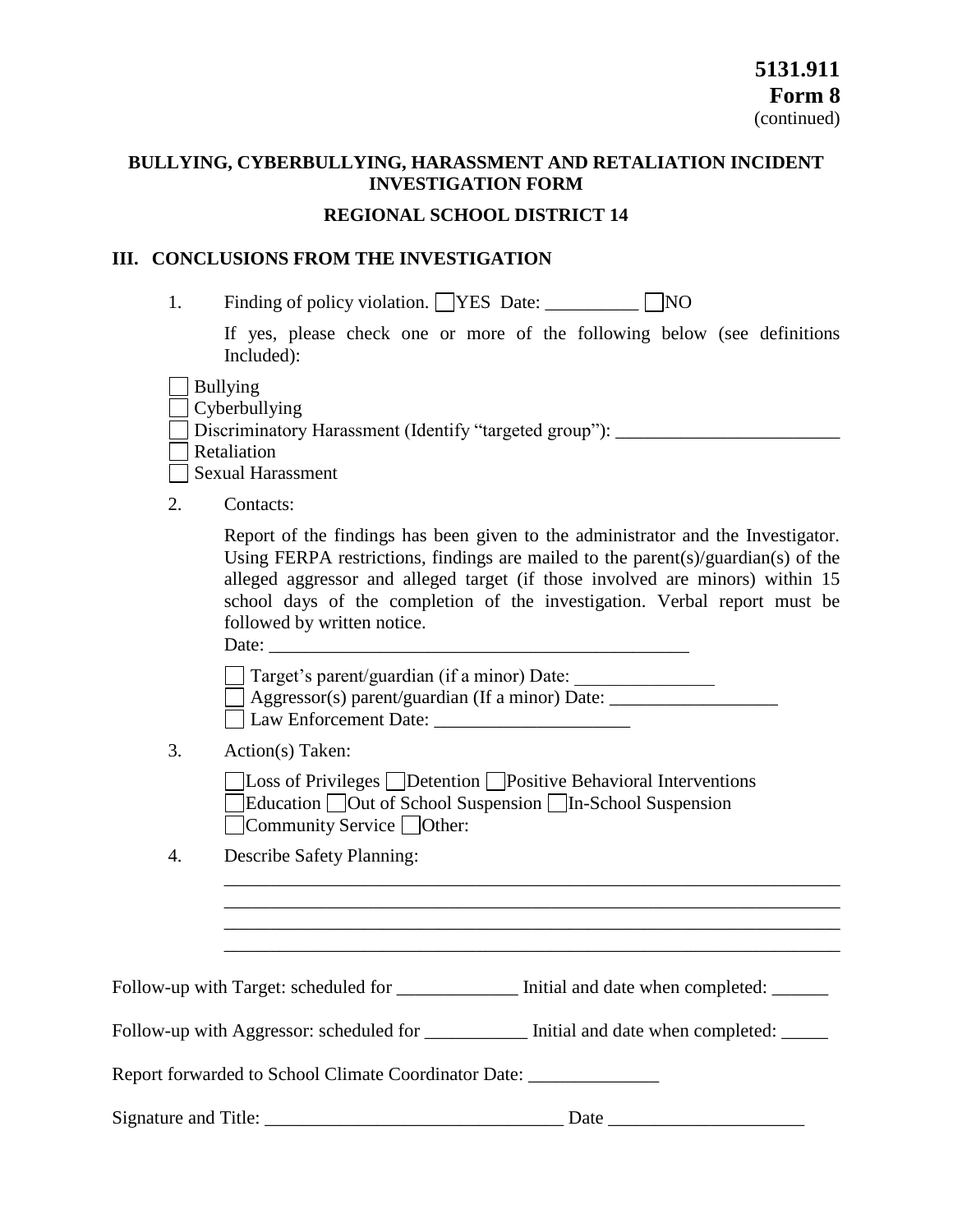#### **Regional School District No. 14 Student Safety, Support and Connectedness Plan**

|                             | Grade Level: __________________                                                    |
|-----------------------------|------------------------------------------------------------------------------------|
|                             |                                                                                    |
| Classroom/Homeroom Teacher: | Room Number: $\frac{1}{\sqrt{1-\frac{1}{2}} \cdot \frac{1}{\sqrt{1-\frac{1}{2}}}}$ |
|                             |                                                                                    |

## **A. School/Staff Actions:**

#### **B. The Targeted Student Actions:**

#### **C. Parents/Family Actions:**

- 1. Parents and other family members agree to monitor and support the student with this Safety Plan, monitor the student's use of technologies, and contact the school if the problem persists.
- 2. Parents are welcome to contact the student's primary contact at any time to check on the effectiveness of the plan.
- 3. If threats and harassment continue/and or escalate, law enforcement may be called in.

 The plan is in place from \_\_\_\_\_\_\_\_\_\_\_\_\_\_\_\_\_\_\_\_\_ through \_\_\_\_\_\_\_\_\_\_\_\_\_\_\_\_\_\_\_\_ at which time it will be reviewed, revised or continued, if necessary.

Date Completed/Modified/Extended:

\_\_\_\_\_\_\_\_\_\_\_\_\_\_\_\_\_\_\_\_\_\_\_\_\_\_\_\_\_\_\_\_\_\_\_\_\_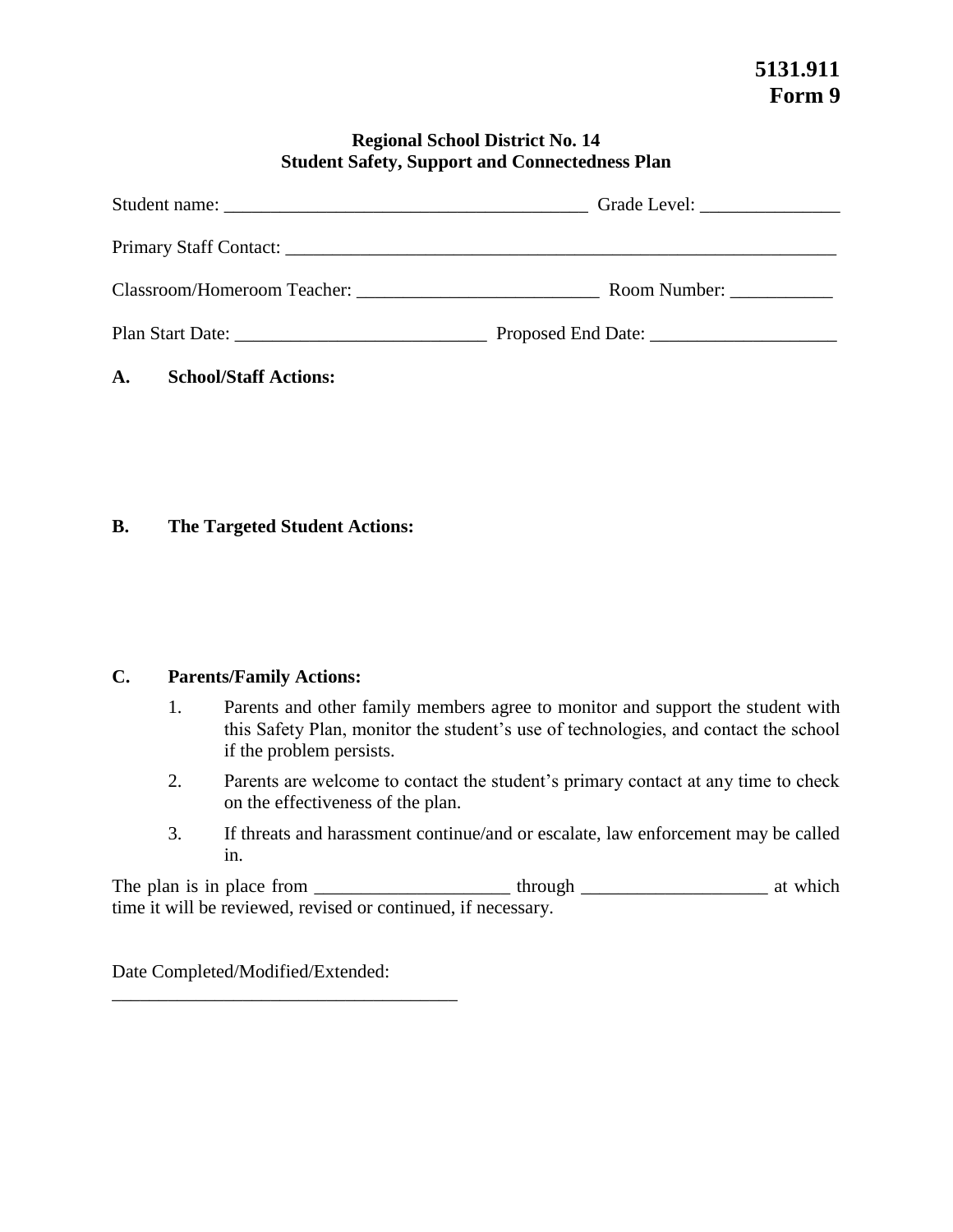#### **VERIFIED ACTS OF BULLYING – REGION 14 SCHOOLS**

 Each school must maintain a list of the number of verified acts of bullying in such school and make such list available for public inspection upon request. This public list shall be limited to the number of such verified acts of bullying in the school. It shall not set out the particulars of each verified act, including but not limited to any personally identifiable information about any student or information that might reasonably lead to the Identification of any student, which is confidential information by law.

| <b>Date</b> | <b>Number of Verified Acts</b><br>of Bullying | Administrator |
|-------------|-----------------------------------------------|---------------|
|             |                                               |               |
|             |                                               |               |
|             |                                               |               |
|             |                                               |               |
|             |                                               |               |
|             |                                               |               |
|             |                                               |               |
|             |                                               |               |
|             |                                               |               |
|             |                                               |               |
|             |                                               |               |
|             |                                               |               |
|             |                                               |               |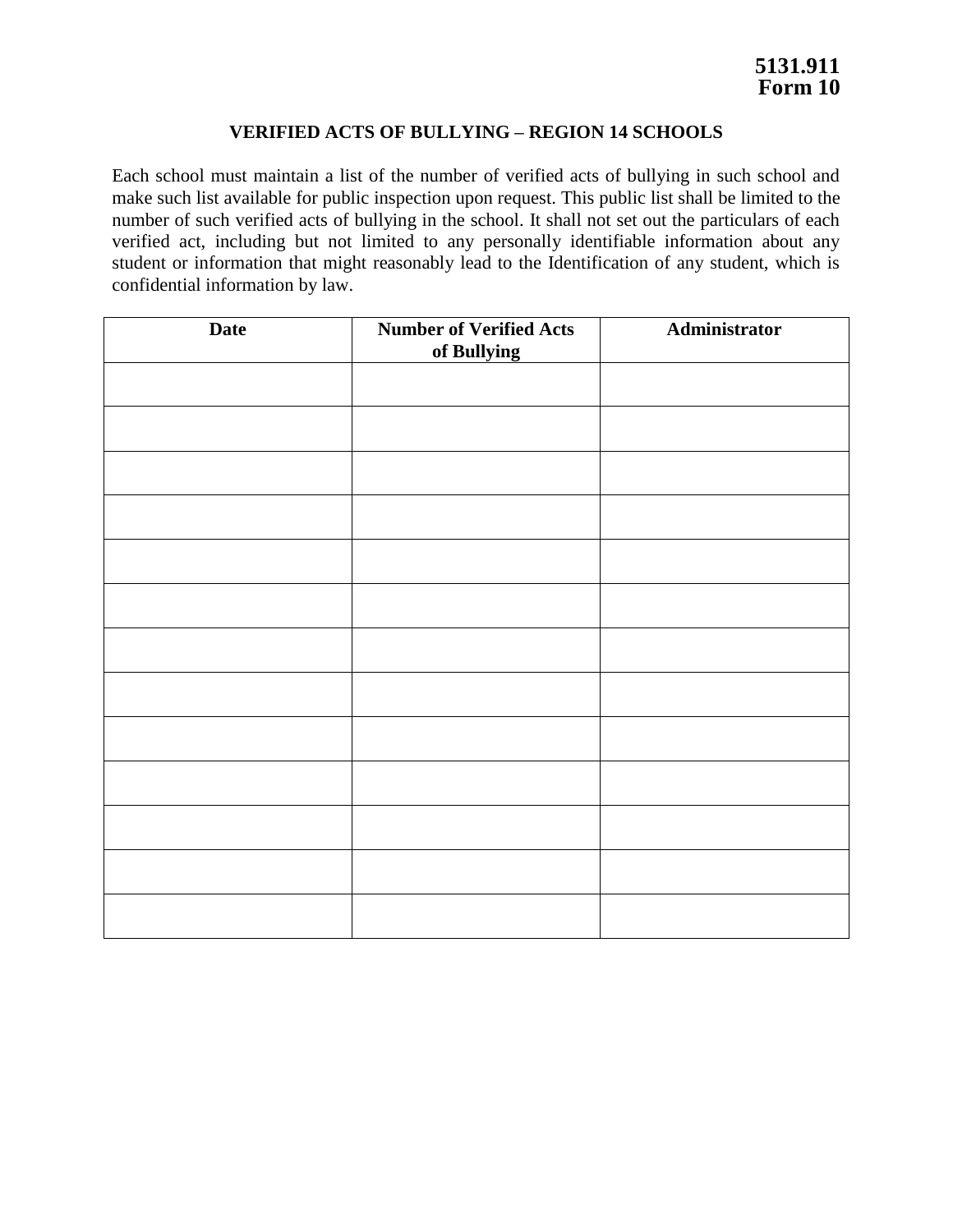#### **Region 14 Student Safety Plan - Definitions & Guidance**

 Region 14's goal is to provide a safe and secure learning environment that is free from may need special protection to ensure their emotional and physical safety during investigations and/or after sanctions have been Imposed on aggressor students. This sample document raises key issues for teams to consider as they craft safety plans to protect mistreated or socially harassment, intimidation or bullying (HIB). Students who have been the alleged targets of HIB Isolated students. It is understood that each situation is different and that additional considerations may need to be included.

 It is recommended that this Student Safety Plan be completed by the school's existing safety, discipline or student support team. Examples of such groups include a school's Student Consultation Team, the 504 Team, the Student Crisis Team, or the Safe School Committee. It is also recommended that the targeted student and a member of the targeted student's family be involved in the development of the plan. Once the plan has been developed by the team, the principal or his/her designee will see that it is implemented with the student and his/her family. The principal will also share this plan with all necessary school staff. Classroom teachers will leave a copy of the plan in their substitute folder to ensure that the plan continues in their absence. A copy of the plan will also be filed with the student's guidance counselor, school psychologist, and principal.

 The plan involves two components: the actions school staff will engage in and the actions the student will engage in. The plan has a definite start date and a proposed end date. It is meant to cover the entire school day; from the time a student boards a bus in the morning until he/she disembarks from the bus at the end of the day. The targeted student needs to be sale during before-school and after-school activities. The student also needs to be protected from any new with positive peers, as needed, and to reestablish a sense of belonging within the school community which will ultimately help to lessen traumatic events of the HIB. A no contact contract may be part of this plan, in addition to other strategies designed to promote safety and HIB done by others in support of the initial aggressor. Since students who are targets of HIB may experience social isolation among their peers, the plan includes actions to rebuild connectedness healing.

 The plan designates a Primary Staff Contact for the targeted student. This person might be the staff person to whom the student first reported the HIB, or the person with whom the student feels most comfortable. It might also be his/her homeroom teacher, counselor or another classroom teacher.

 This plan is to be implemented in a way which is minimally intrusive. School layout, passing times, grade levels, as well as configurations and availability of staff will impact the plan. It will be necessary to adapt the plan to the specific context of the building where the student attends school. For example, if there are locations which are known to be particularly dangerous for the student, those areas need to be identified and monitored.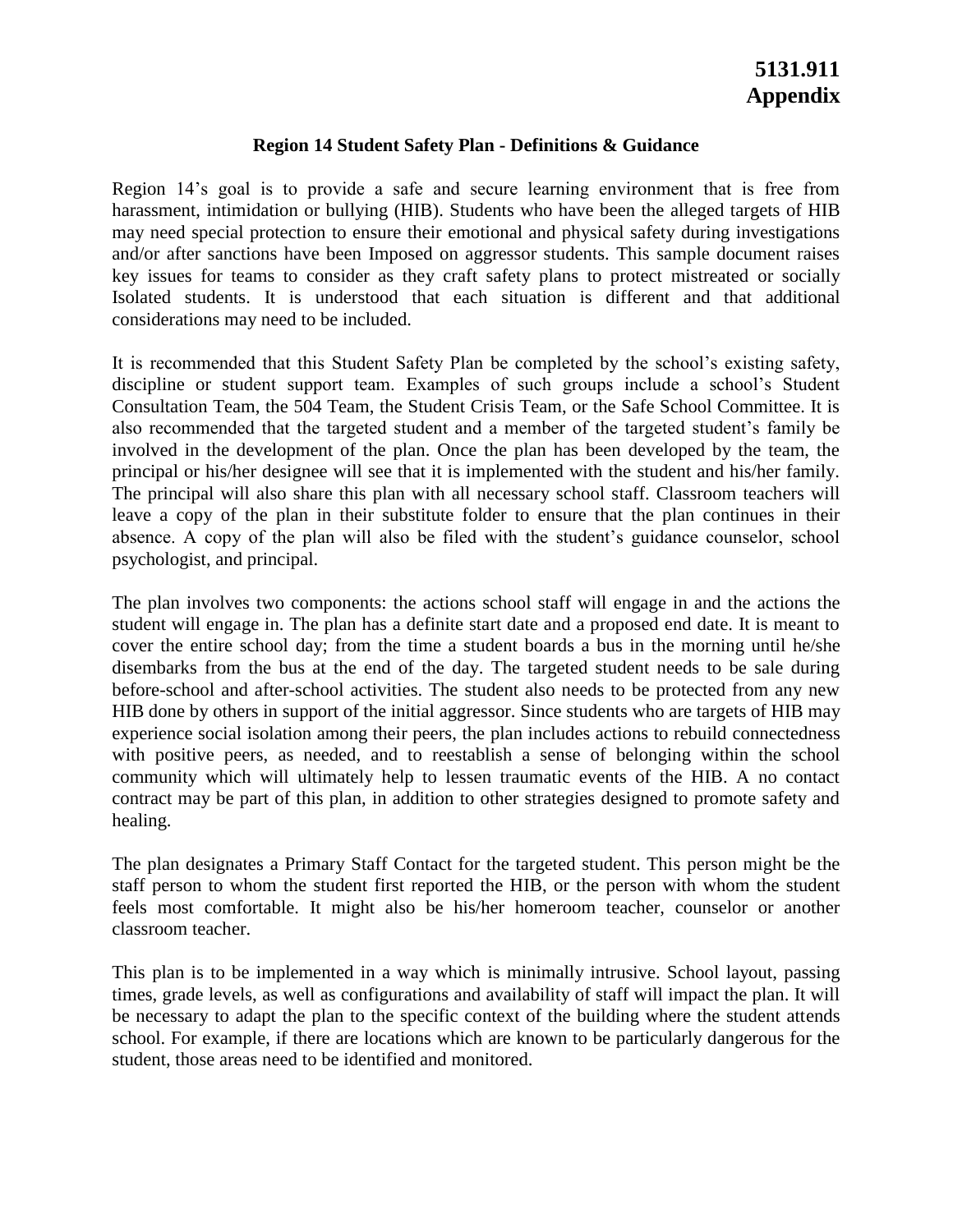## **Definitions**

 **"Bullying",** the repeated use by one or more students of a written, verbal or electronic expression or a physical act or gesture or any combination thereof, directed at a victim that: (i) causes physical or emotional harm to the victim or damage to the victim's property; (ii) places the victim in reasonable fear of harm to himself or of damage to his property; (iii) creates a hostile environment at school for the victim; (iv) infringes on the rights of the victim at school; or (v) materially and substantially disrupts the education process or the orderly operation of a school. For the purposes of this section, bullying shall include cyber-bullying.

 **"Cyber-bullying",** bullying through the use of technology or any electronic communication, which shall include, but shall not be limited to, any transfer of signs, signals, writing, images, sounds, data or intelligence of any nature transmitted in whole or in part by a wire, radio, bullying shall also include (i) the creation of a web page or blog in which the creator assumes the identity of another person or (ii) the knowing impersonation of another person as the author of posted content or messages, if the creation or impersonation creates any of the conditions enumerated in clauses (i) to (v), Inclusive, of the definition of bullying. Cyber-bullying shall also include the distribution by electronic means of a communication to more than one person or the posting of material on an electronic medium that may be accessed by one or more persons, If the distribution or posting creates any of the conditions enumerated in clauses (i) to (v), inclusive, of electromagnetic, photo electronic or photo optical system, including, but not limited to, electronic mail, Internet communications, instant messages or facsimile communications. Cyberthe definition of bullying.

 **Discriminatory Harassment** is bullying behavior motivated by prejudice based on real or perceived characteristics:

- 1. Race
- 2. Color
- 3. Religion
- 4. Ethnicity or national origin
- 5. Disability
- 6. Gender/sex
- 7. Sexual Orientation
- 8. Gender Identity

**Retaliation** is conduct by directed against an Individual for:

- 1. Reporting or filing a complaint,
- 2. Aiding or encouraging the filing of a report or complaint
- 3. Cooperating in an investigation under this policy
- 4. Taking action consistent with this policy